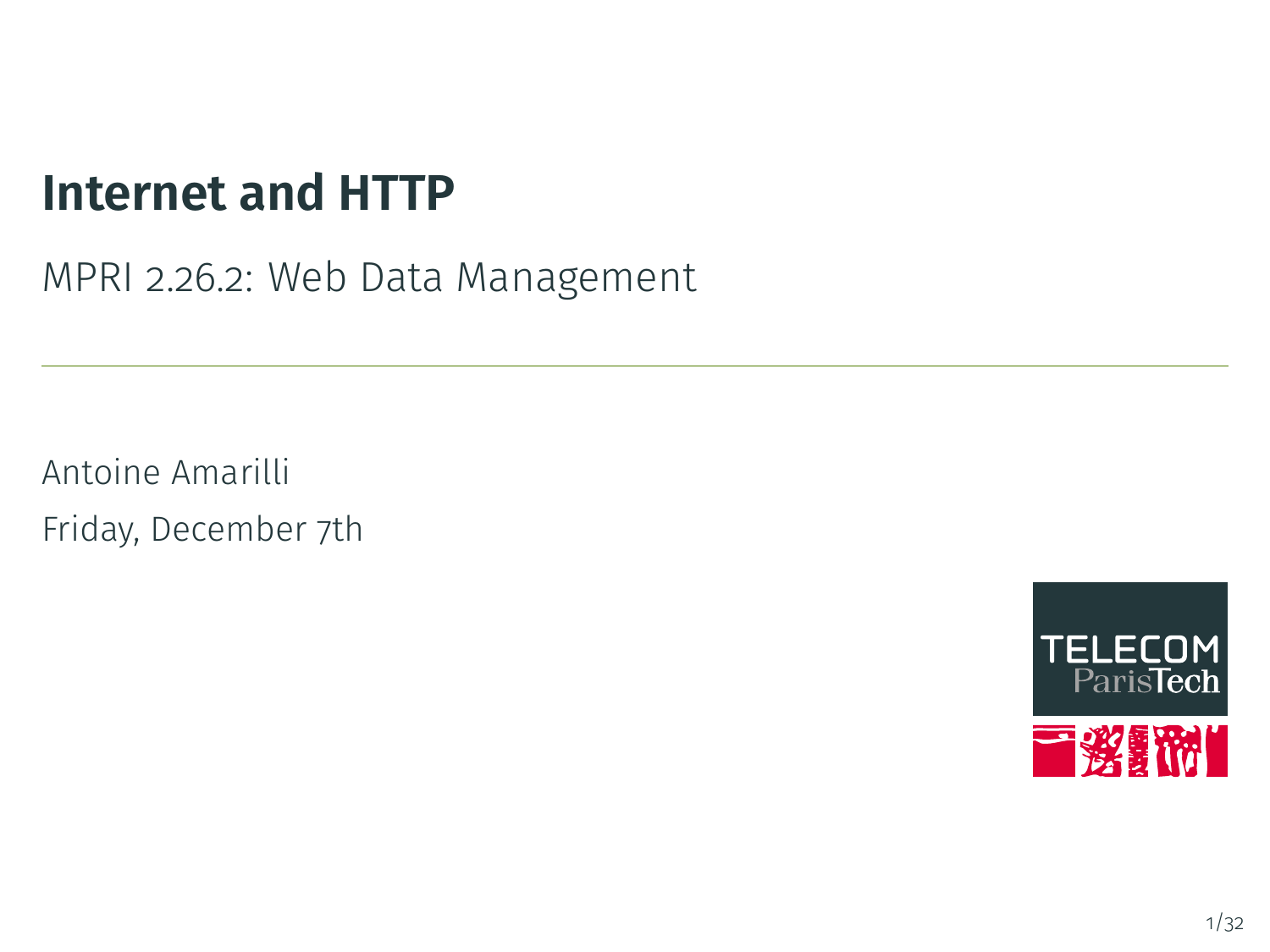#### <span id="page-1-0"></span>**General idea**

- Several **scales** (local vs global)
- Stack of protocols
- Embedded messages

| To: 01:23:45:67:89:ab |
|-----------------------|
| To: 12.34.56.78       |
| Page: 1 of 3          |
| $\hbox{\tt >}$        |
| $<$ head $>$          |
|                       |
| $\langle$ /head>      |
| $\text{} \dots$       |
|                       |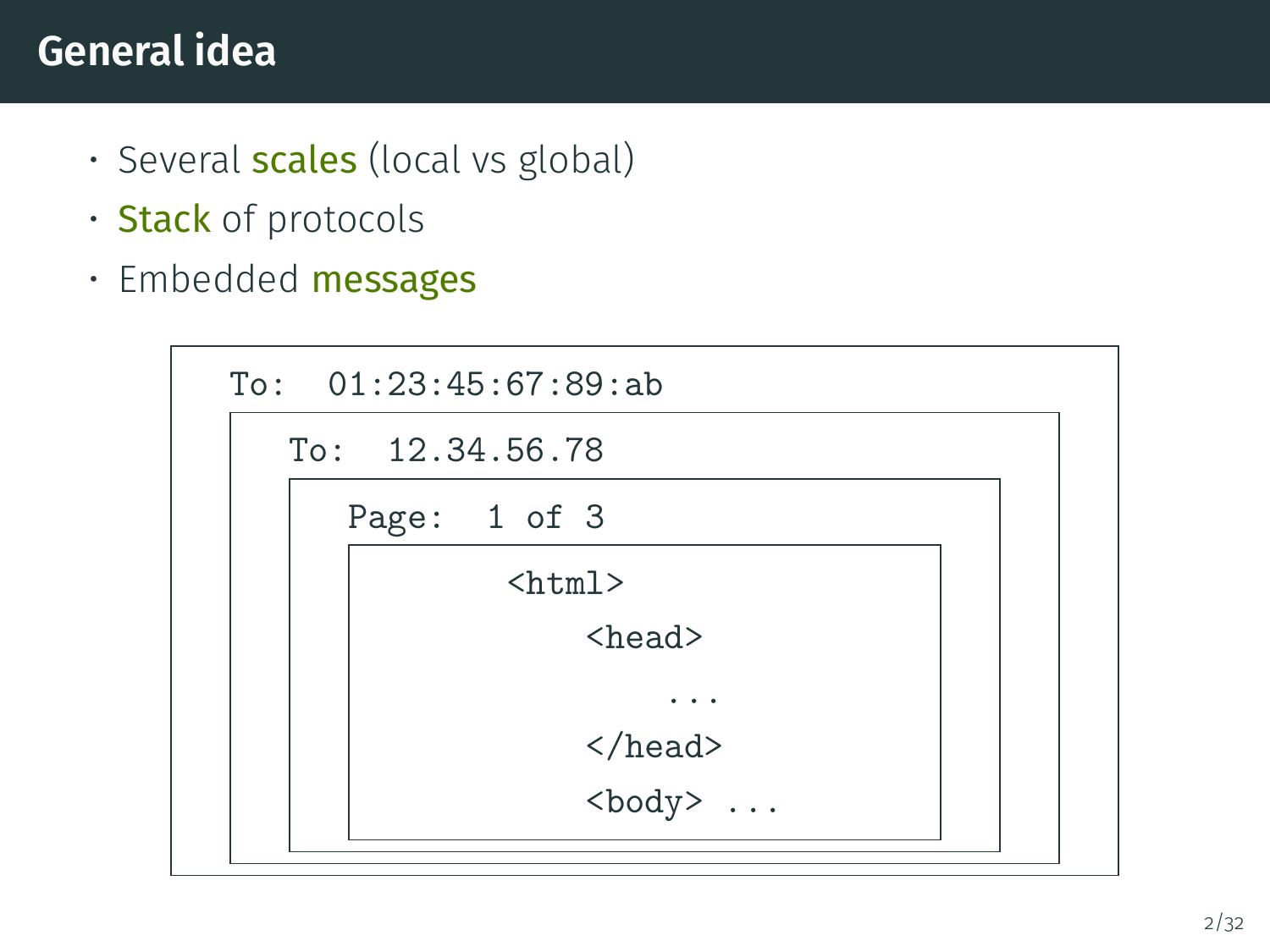| Ħ | Layer       | <b>Examples</b>                     | <b>Features</b>                           |
|---|-------------|-------------------------------------|-------------------------------------------|
|   | Application | HTTP, FTP, SMTP high level task     |                                           |
|   | Transport   | TCP, UDP, ICMP                      | sessions, reliable data,<br>fragmentation |
|   | Network     | IPv <sub>4</sub> , IPv <sub>6</sub> | routing, addressing                       |
|   | Link        | Ethernet, 802.11 local addresses    |                                           |
|   | Physical    | Ethernet, 802.11                    | physical exchange, unreliable             |

 $\rightarrow$  The outermost envelopes are for the lowest layers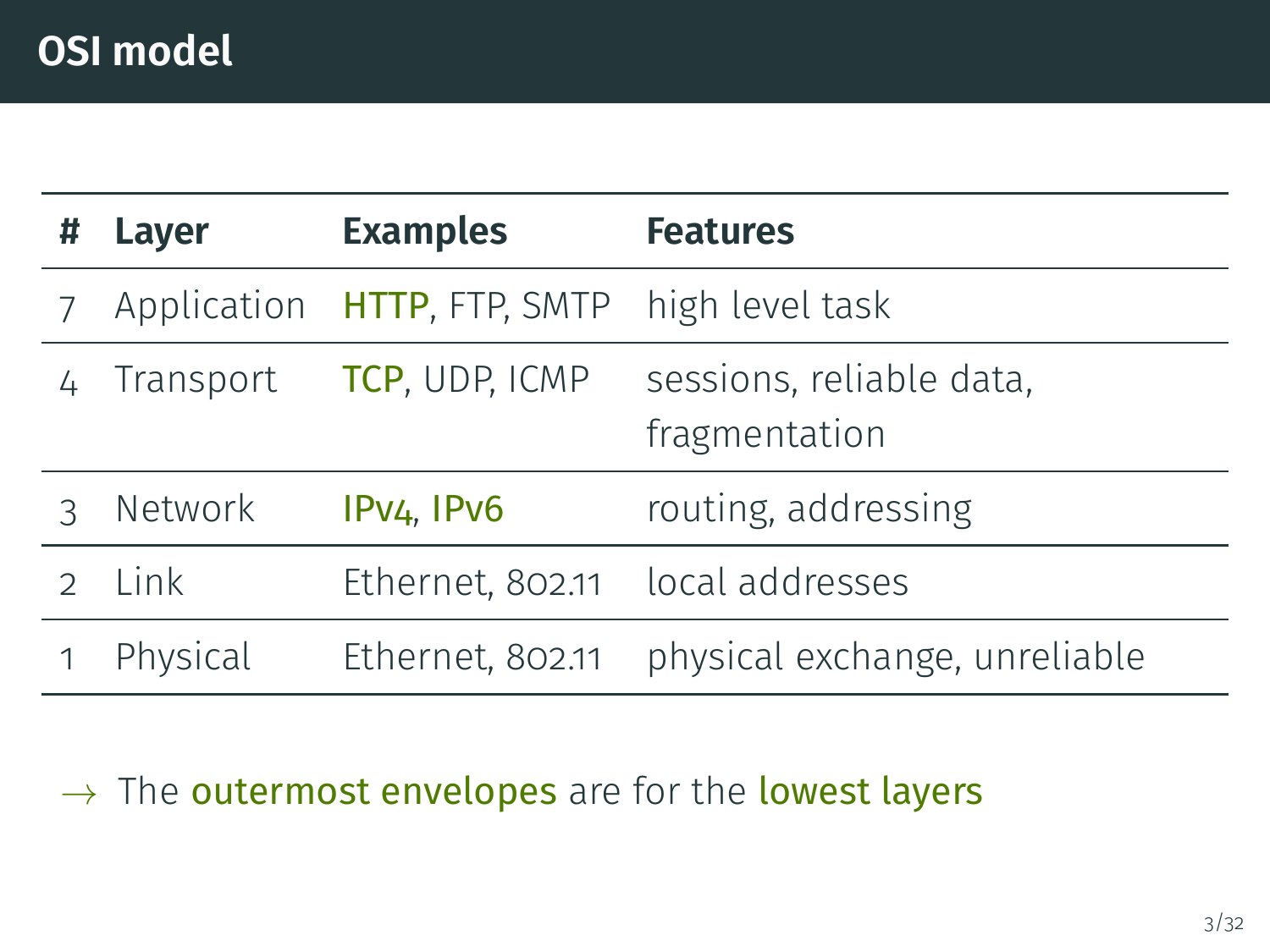#### <span id="page-3-0"></span>[Low layers](#page-3-0)

[Higher layers](#page-9-0)

[HTTP](#page-15-0)

[Headers](#page-24-0)

[Other HTTP notions](#page-31-0)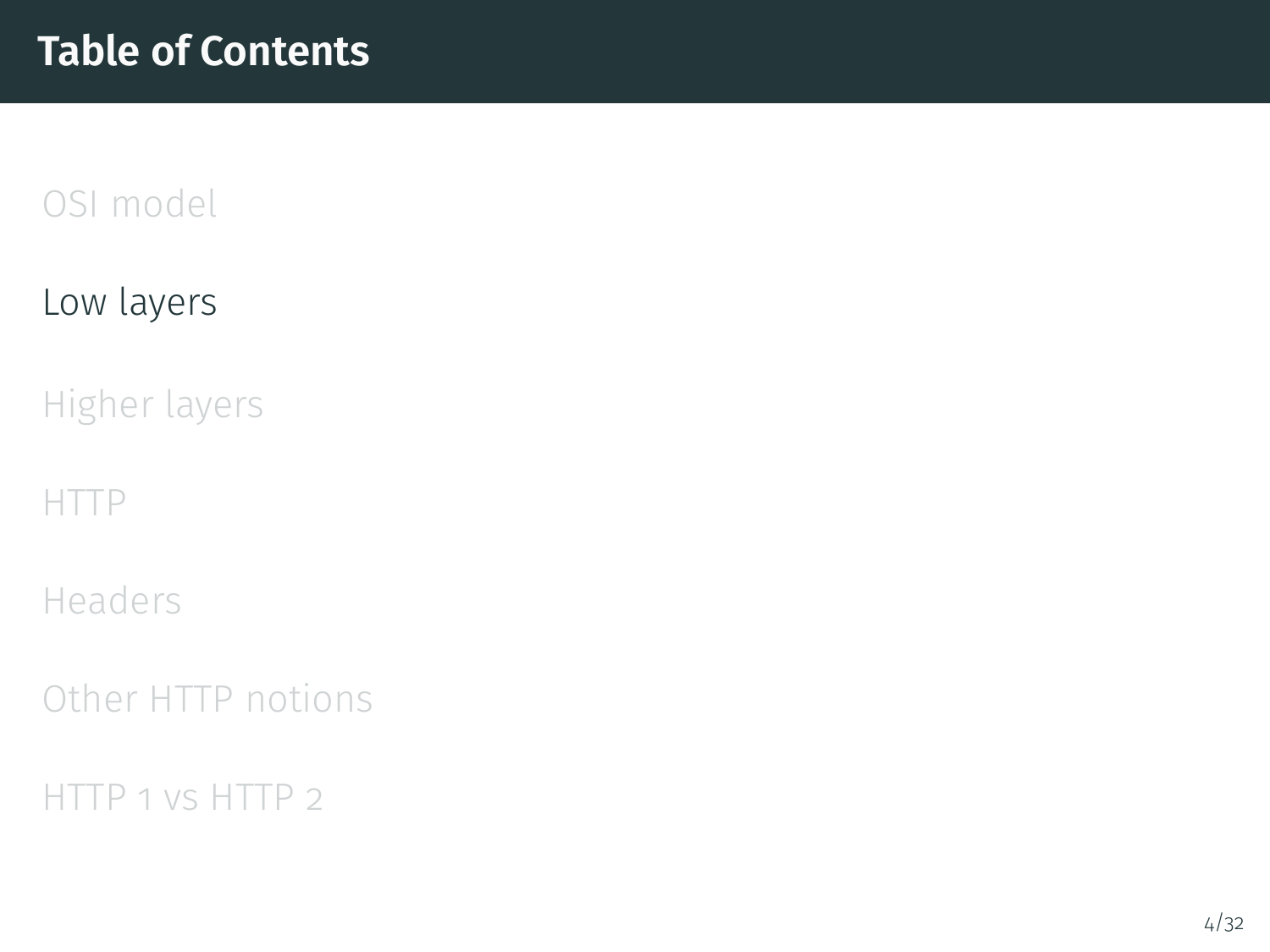### **IP (Internet Protocol), layer 3**

- Gives **addresses** to computers
- $\cdot$  Routes packets between these addresses
- Can get approximate **geographic location** for an IP

|  | Year Example                                          | Addresses Traffic |                     |
|--|-------------------------------------------------------|-------------------|---------------------|
|  | IPv4 1981 208.80.152.201                              | $< 2^{32}$        | 77%                 |
|  | IPv6 $1998$ <b>2620:0:860:</b> ed1a::1 $\leq 2^{128}$ |                   | $23\%$ <sup>1</sup> |

• Network Address Translation to get more IPv4 addresses

#### $\rightarrow$  We can send messages to an address

<sup>1</sup> ://www.google.com/intl/en/ipv6/statistics.html, May 2018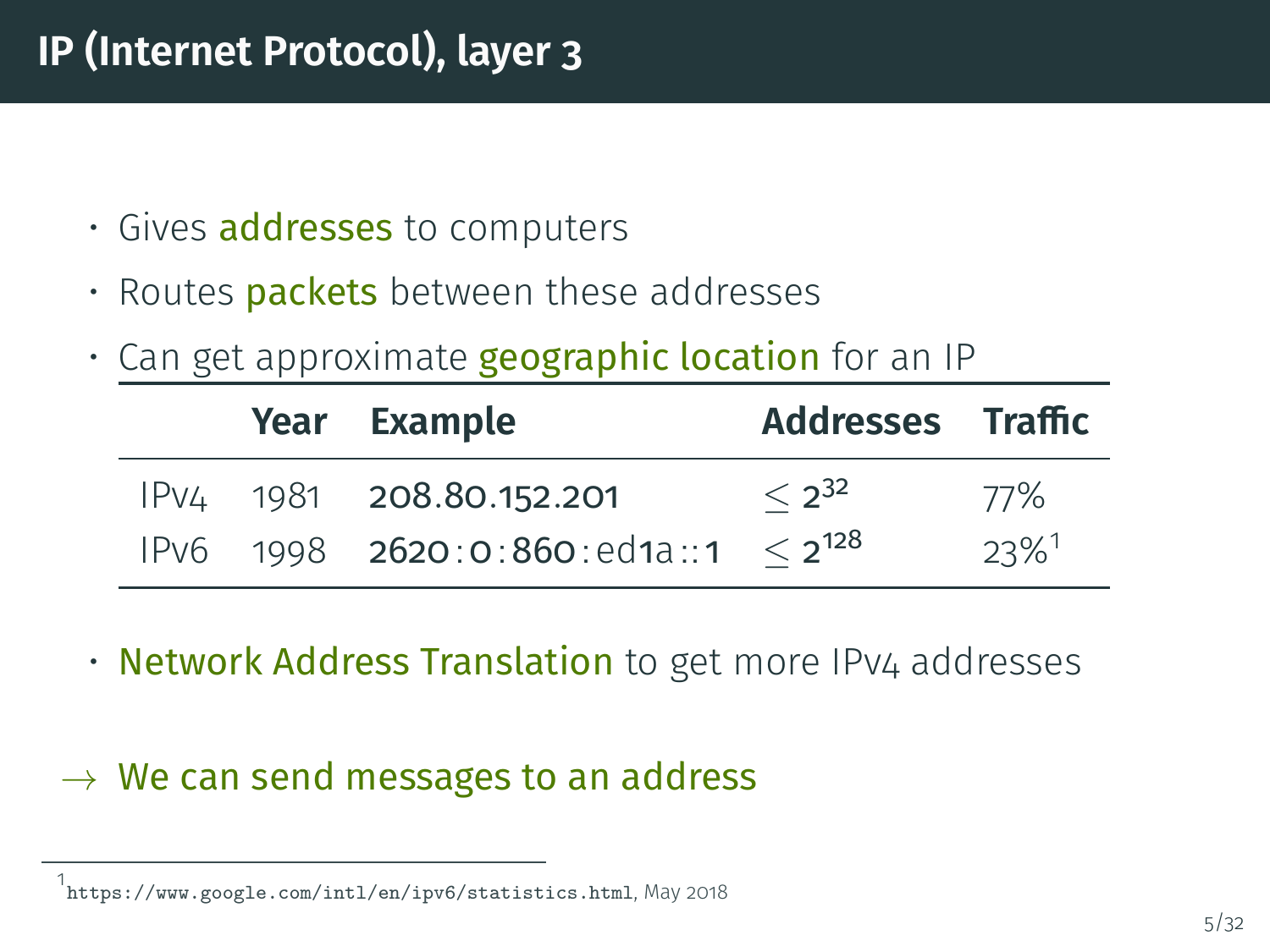## **DNS (Domain Name System) – side note**

- Convert names (www.wikipedia.org) to addresses (208.80.152.201)
- Hierarchy: org, wikipedia.org, en.wikipedia.org, etc.
- $\cdot$  gTLDs, registrars, costs, effective TLDs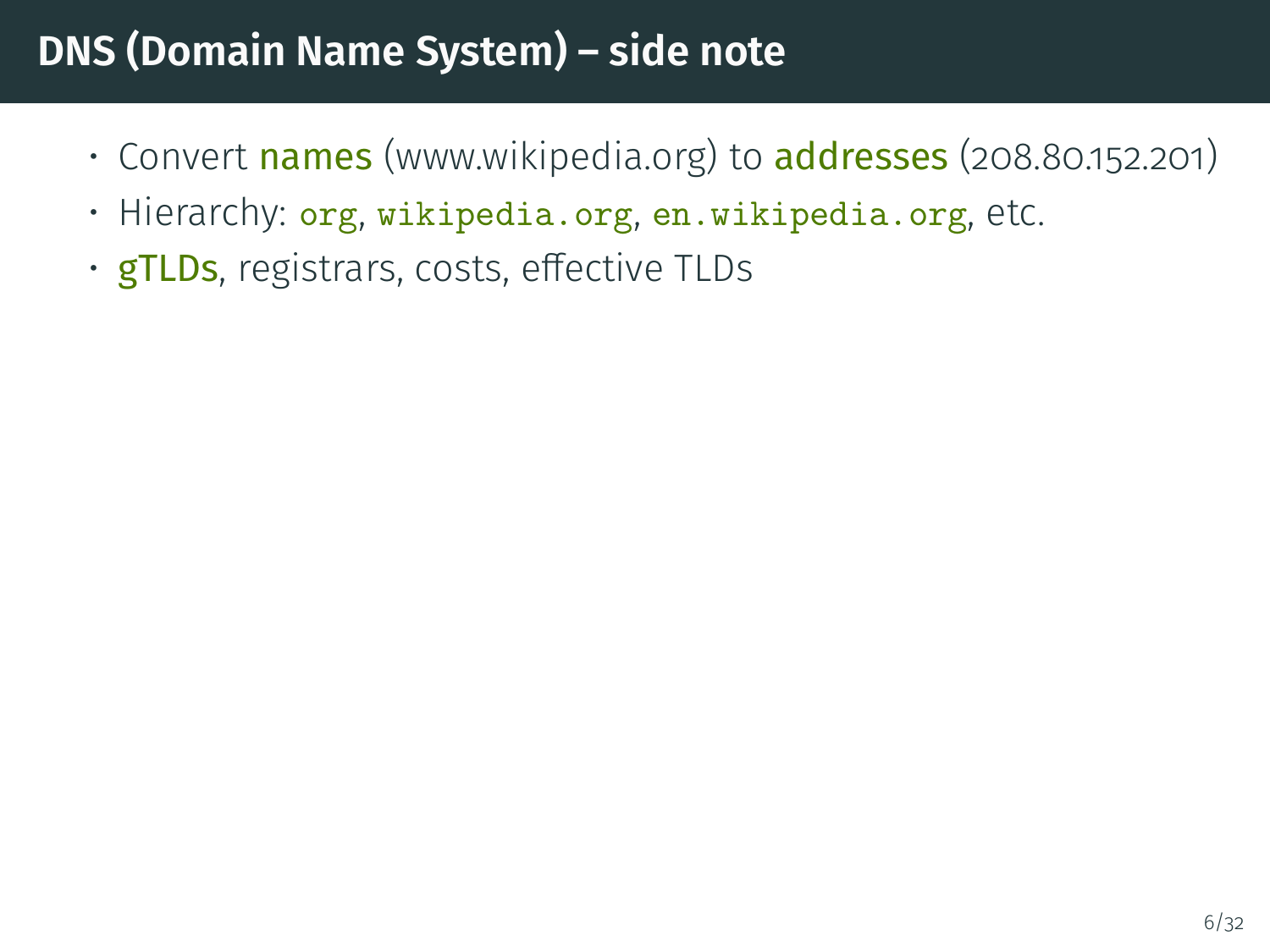## **DNS (Domain Name System) – side note**

- Convert names (www.wikipedia.org) to addresses (208.80.152.201)
- Hierarchy: org, wikipedia.org, en.wikipedia.org, etc.
- **gTLDs**, registrars, costs, effective TLDs
- Caching at several layers
- **Security** problems (authentication, poisoning)
- **Special characters** (IDN, Punycode...) and problems
- Useful indirection layer:
	- Several addresses per domain name (multiple services, load balancing)
	- Multiple domain names per address (virtual host)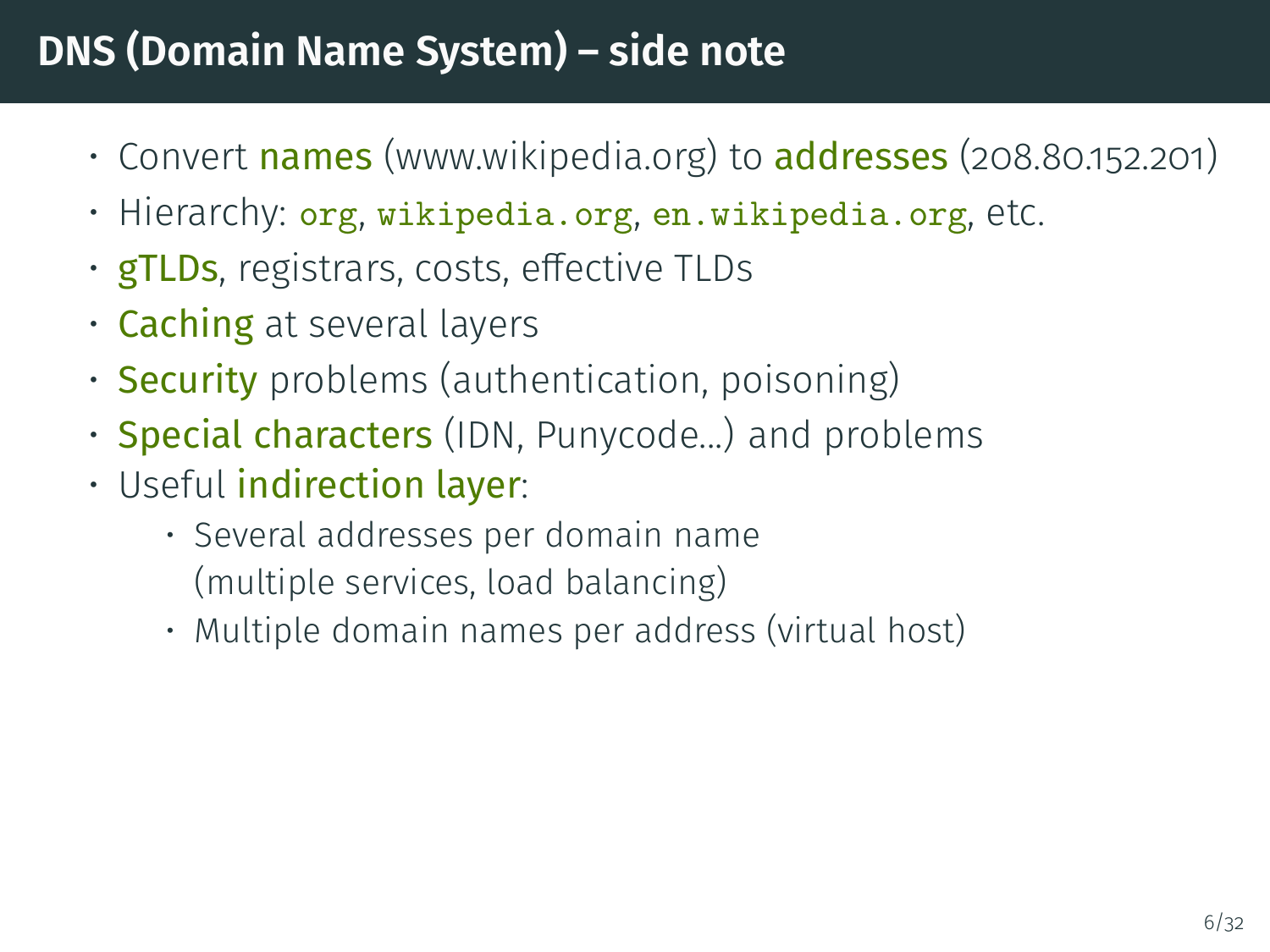## **DNS (Domain Name System) – side note**

- Convert names (www.wikipedia.org) to addresses (208.80.152.201)
- Hierarchy: org, wikipedia.org, en.wikipedia.org, etc.
- $\cdot$  gTLDs, registrars, costs, effective TLDs
- Caching at several layers
- **Security** problems (authentication, poisoning)
- **Special characters** (IDN, Punycode...) and problems
- Useful indirection layer:
	- Several addresses per domain name (multiple services, load balancing)
	- Multiple domain names per address (virtual host)
- $\rightarrow$  Political implications
- $\rightarrow$  Public DNSes, alternative roots, decentralized alternatives (Namecoin...)
- $\rightarrow$  We can send messages to a named machine.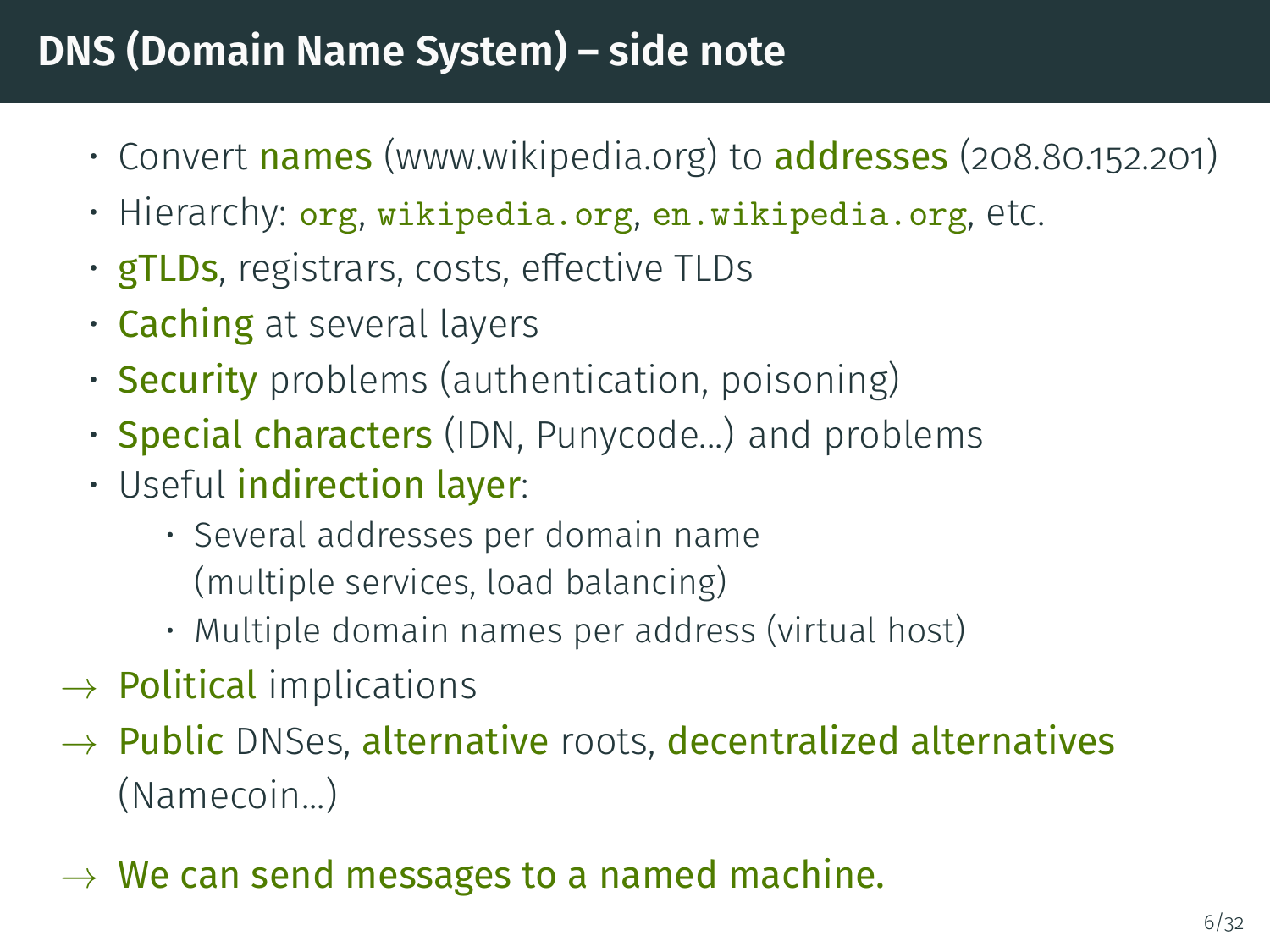- IP is not reliable
	- $\rightarrow$  TCP provides delivery receipts
- $\cdot$  IP limits the **packet size** 
	- $\rightarrow$  TCP can fragment large data
- IP can mix packets
	- $\rightarrow$  TCP ensures in-order delivery
- $\cdot$  IP is not multiplexed
	- $\rightarrow$  TCP has **sessions** and **ports** (e.g. 80 for the Web)

 $\rightarrow$  We can have a two-way communication channel with a machine.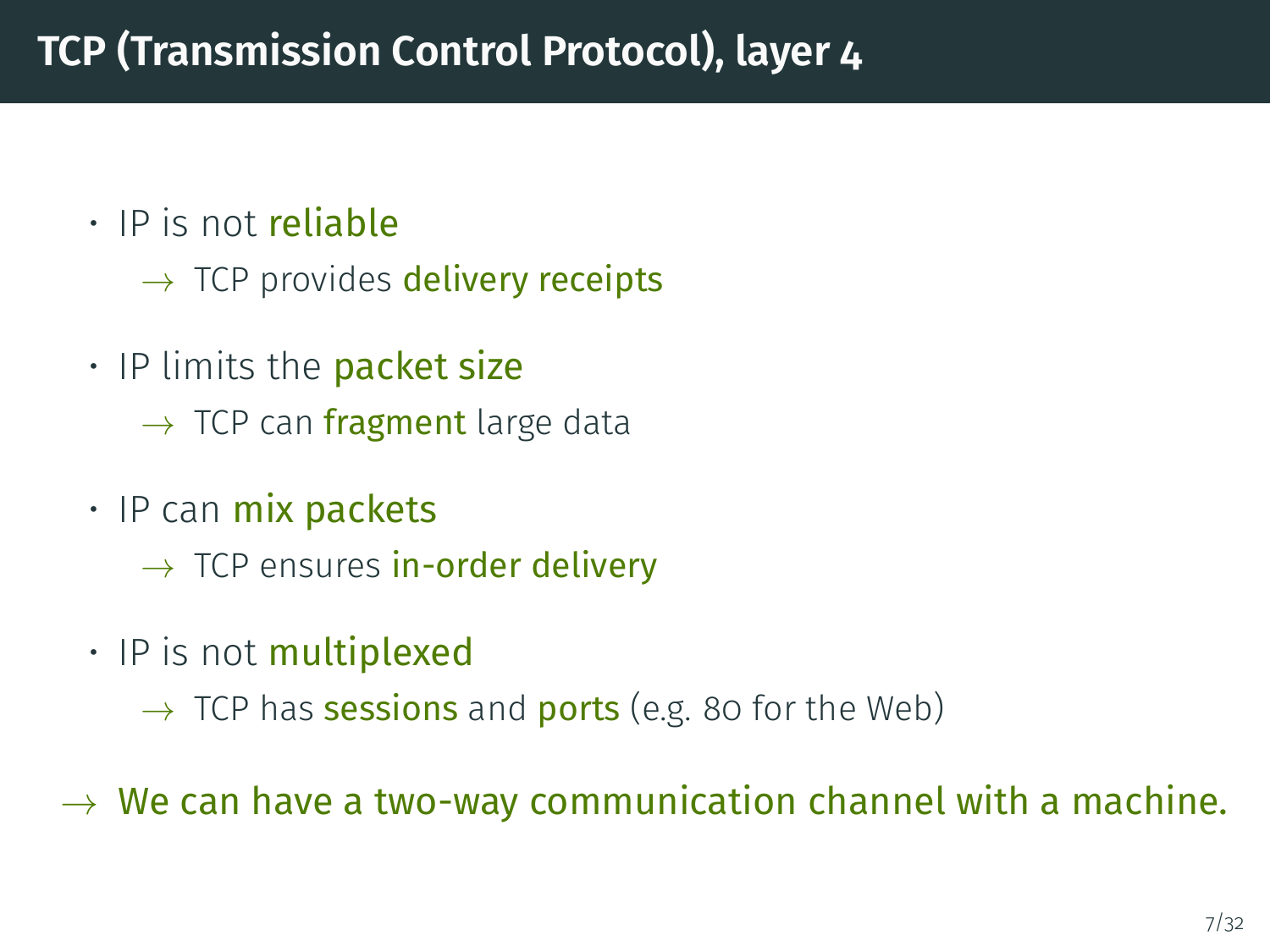<span id="page-9-0"></span>[Low layers](#page-3-0)

[Higher layers](#page-9-0)

[HTTP](#page-15-0)

[Headers](#page-24-0)

[Other HTTP notions](#page-31-0)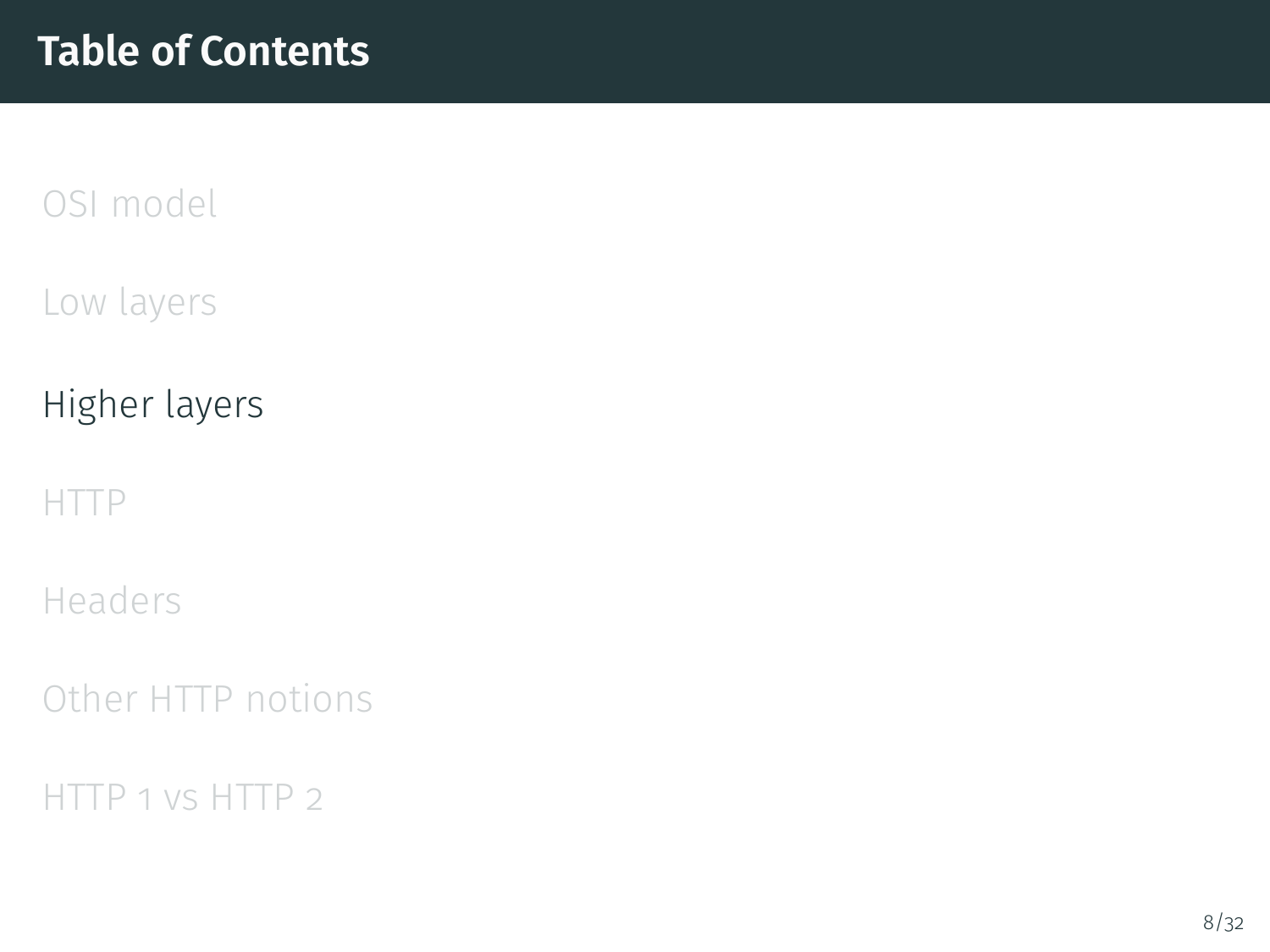## **TLS (Transport Layer Security), layer 5-6**

- Communicating in plaintext is risky! (passwords, credit cards...)
- $\cdot$  Guarantees: integrity, authenticity, confidentiality
- $\cdot$  HTTP + TLS = HTTPS. https://.
- Uses asymmetric cryptography
- Does not protect all **metadata**, possible **side channels** (size, etc.)
- Ongoing push towards HTTPS (+HSTS), marking HTTP as *insecure*



<https://www.blog.google/products/chrome/milestone-chrome-security-marking-http-not-secure/>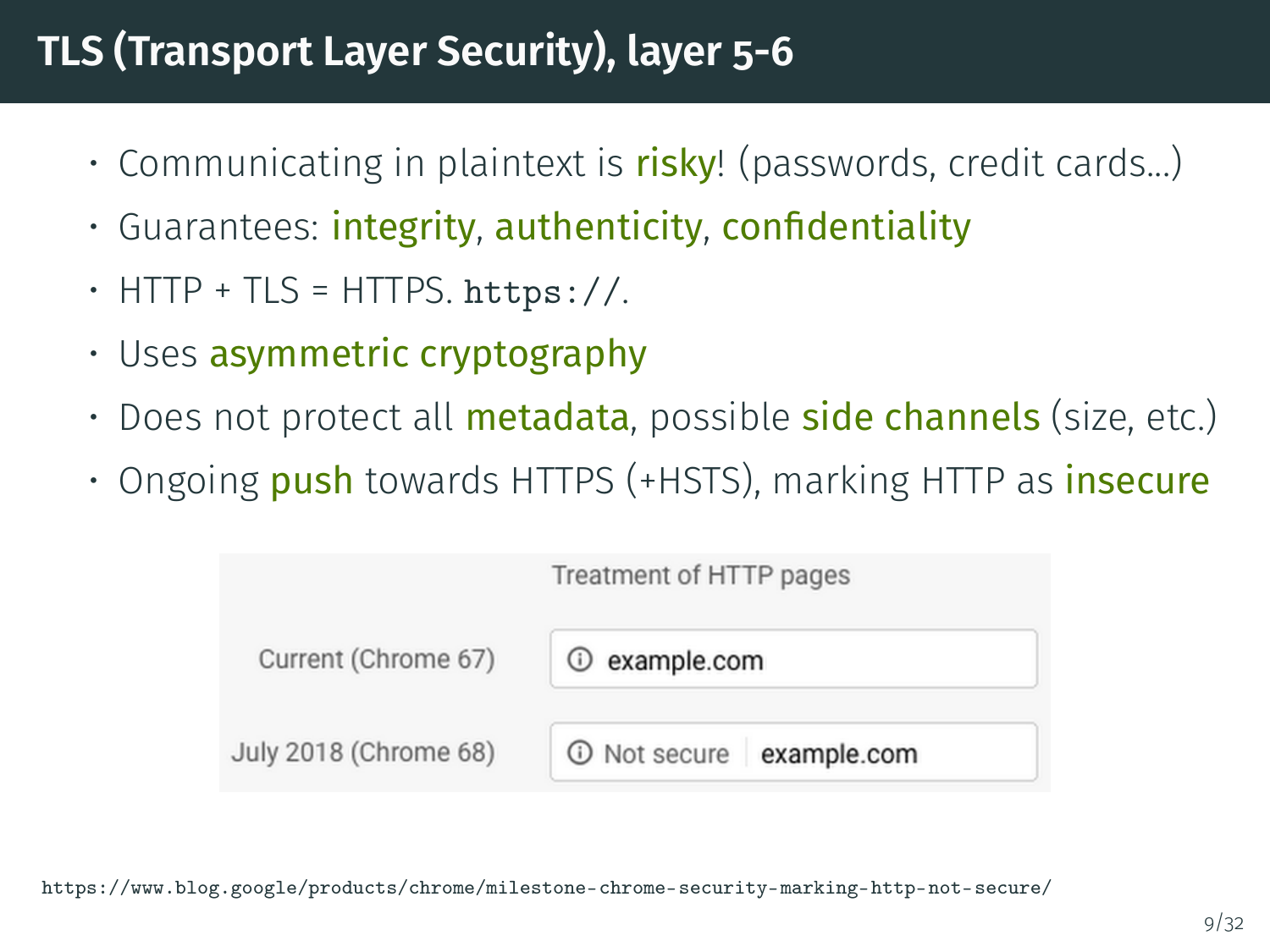#### **Let's Encrypt vs extended validation**

• Let's Encrypt: automated check (ACME protocol) and signature of an HTTPS certificate

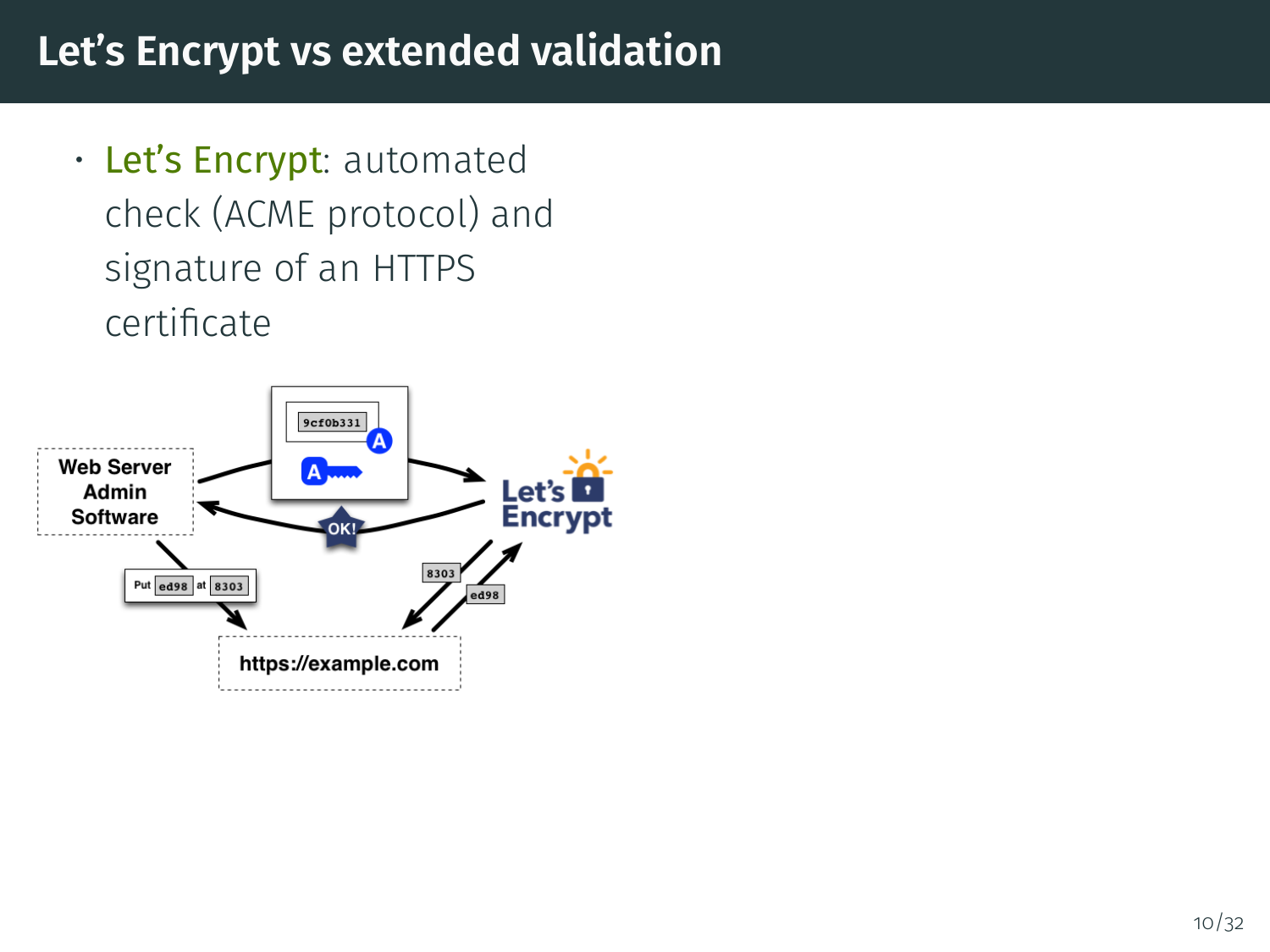#### **Let's Encrypt vs extended validation**

• Let's Encrypt: automated check (ACME protocol) and signature of an HTTPS certificates

V

• Extended Validation certificates: manual identify check by trusted parties

| certificate                                                               | (b) Make your donation now - Payr X<br>$\pm$ |                                                        |                                  |
|---------------------------------------------------------------------------|----------------------------------------------|--------------------------------------------------------|----------------------------------|
|                                                                           | $\leftarrow$<br>G<br>⋒<br>$\rightarrow$      | <b>10 A</b> Wikimedia Foundation, Inc. (US)            | https://payments.wikimedia.org/i |
| 9cf0b331                                                                  | 0                                            | Wikimedia Foundation, Inc.<br><b>Secure Connection</b> |                                  |
| /eb Server<br>Let's $\blacksquare$<br>Admin<br><b>Encrypt</b><br>Software | <b>WIKIMEDIA</b><br>FOUNDATION               | You are securely connected to this site,<br>owned by:  |                                  |
|                                                                           |                                              | <b>Wikimedia Foundation, Inc.</b>                      |                                  |
|                                                                           |                                              | San Francisco                                          |                                  |
| 8303                                                                      |                                              | California, US                                         |                                  |
| Put ed98 at 8303<br>ed98                                                  |                                              | Verified by: GlobalSign nv-sa                          | which eve<br>et has free         |
|                                                                           |                                              | More Information                                       | howledge                         |
| https://example.com                                                       |                                              |                                                        |                                  |
|                                                                           |                                              |                                                        | -Jimmy W                         |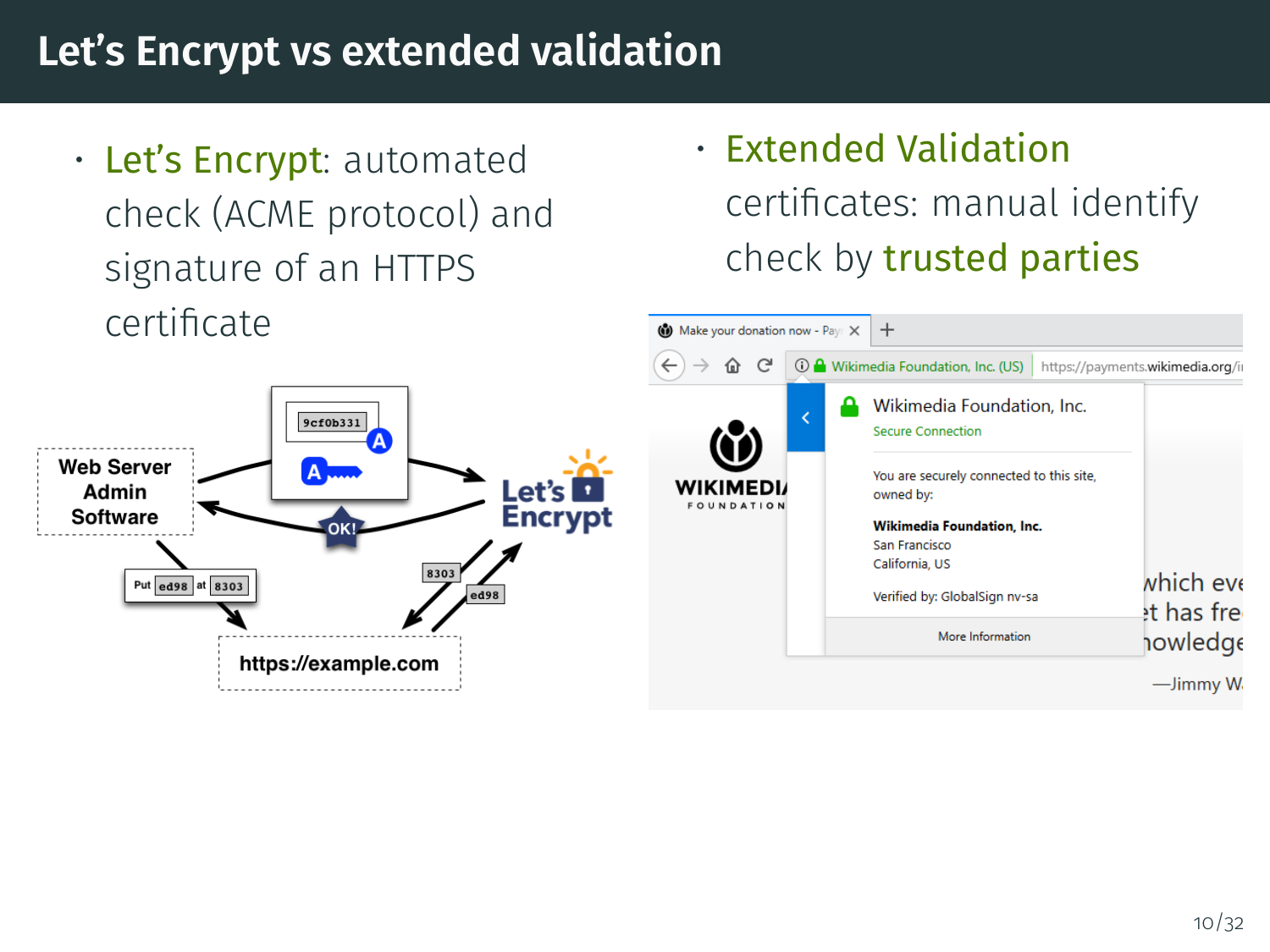### **Let's Encrypt vs extended validation**

• Let's Encrypt: automated check (ACME protocol) and signature of an HTTPS certificate

• Extended Validation certificates: manual identify check by trusted parties



#### $\rightarrow$  We have an encrypted channel between two machines

Wikimedia donation page with extended validation certificate in firefox.png on Wikimedia commons

<https://letsencrypt.org/how-it-works/>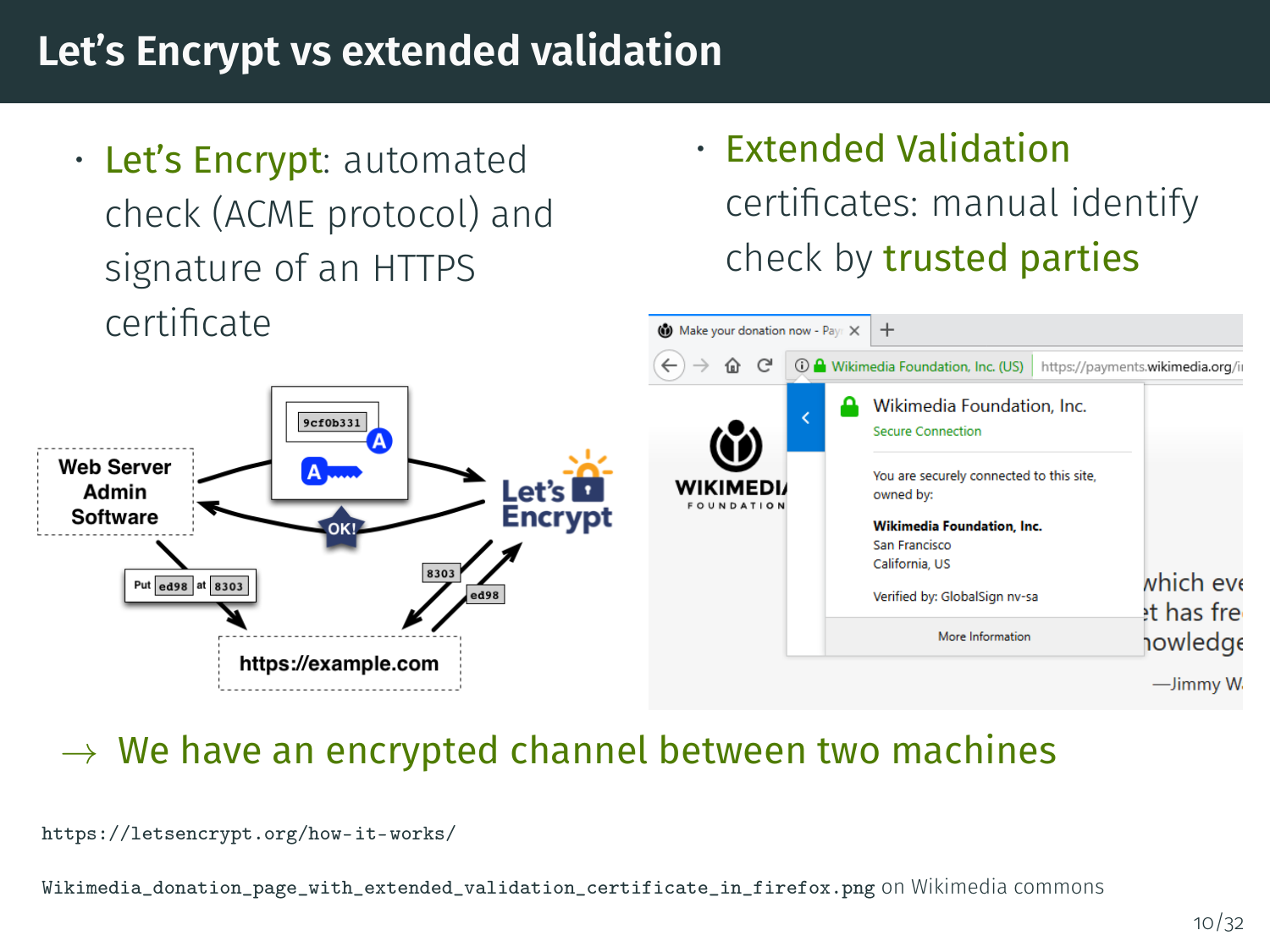- The World Wide Web (WWW)
- **Protocol** for Web browsing
- $\rightarrow$  Summary: we have
	- the client machine
	- a client software: the Web browser
	- a server machine
	- a server software: the Web server
	- a **reliable, encrypted** communication channel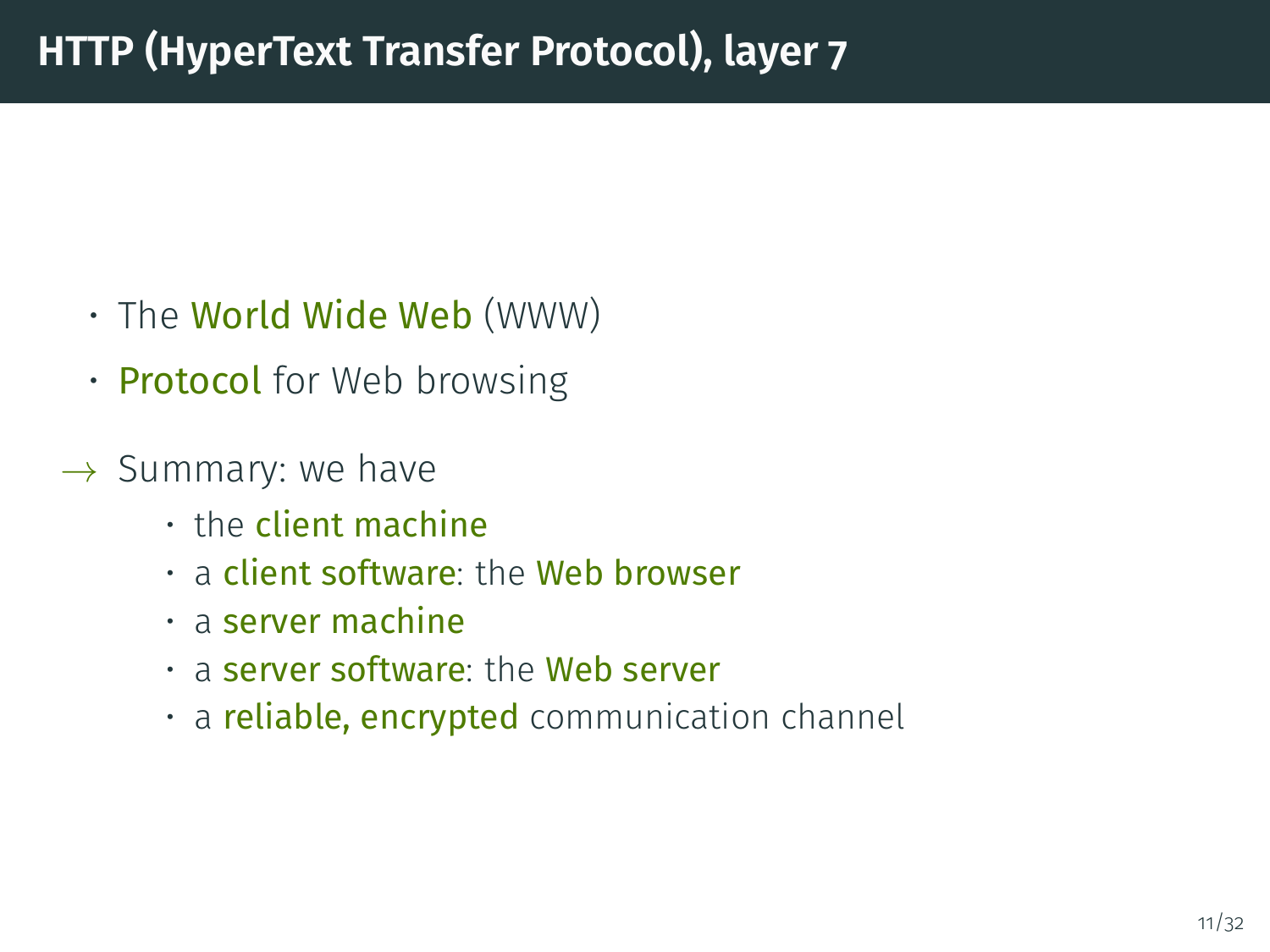<span id="page-15-0"></span>[Low layers](#page-3-0)

[Higher layers](#page-9-0)

#### [HTTP](#page-15-0)

[Headers](#page-24-0)

[Other HTTP notions](#page-31-0)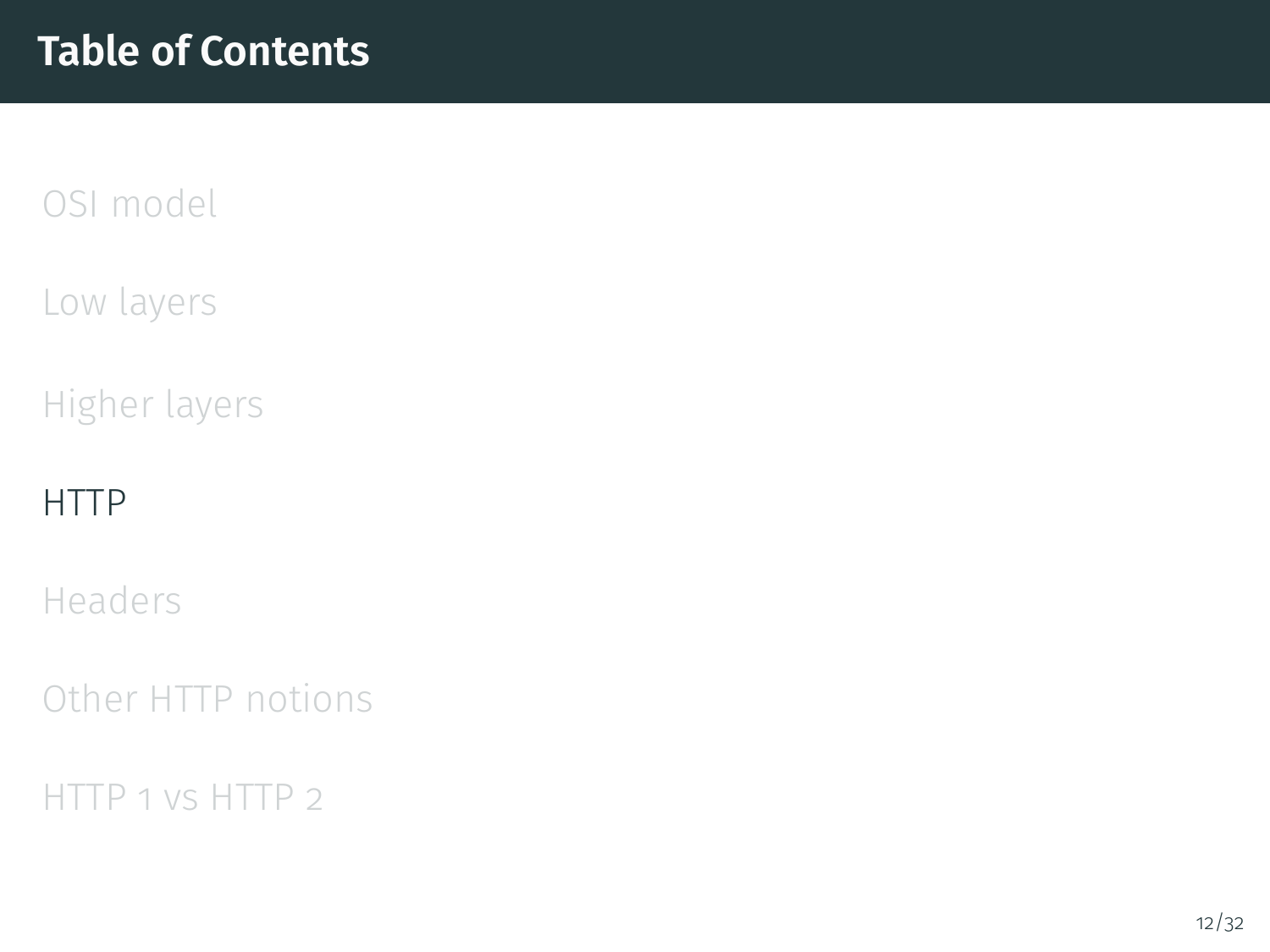- Standardized by the Internet Engineering Task Force (IETF) and the World Wide Web Consortium (W3C)
- $\cdot$  Official standard: [RFC 2616](https://tools.ietf.org/html/rfc2616) (114 pages, 1999, + followups)

 $^2$ <https://w3techs.com/technologies/details/ce-http2/all/all>, November 2018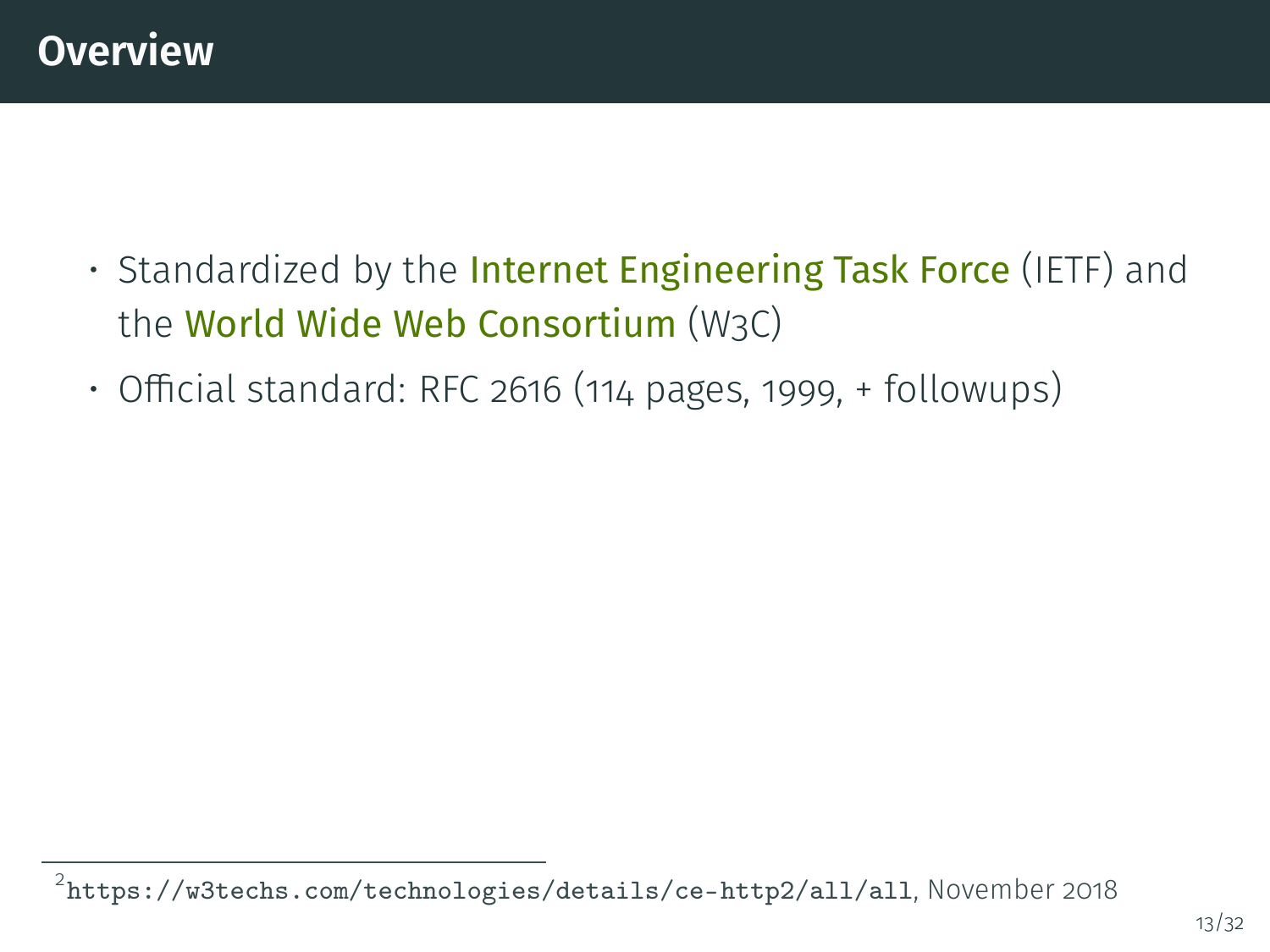- Standardized by the Internet Engineering Task Force (IETF) and the World Wide Web Consortium (W3C)
- $\cdot$  Official standard: [RFC 2616](https://tools.ietf.org/html/rfc2616) (114 pages, 1999, + followups)
- Extensions : WebSockets, new headers, etc.

 $^2$ <https://w3techs.com/technologies/details/ce-http2/all/all>, November 2018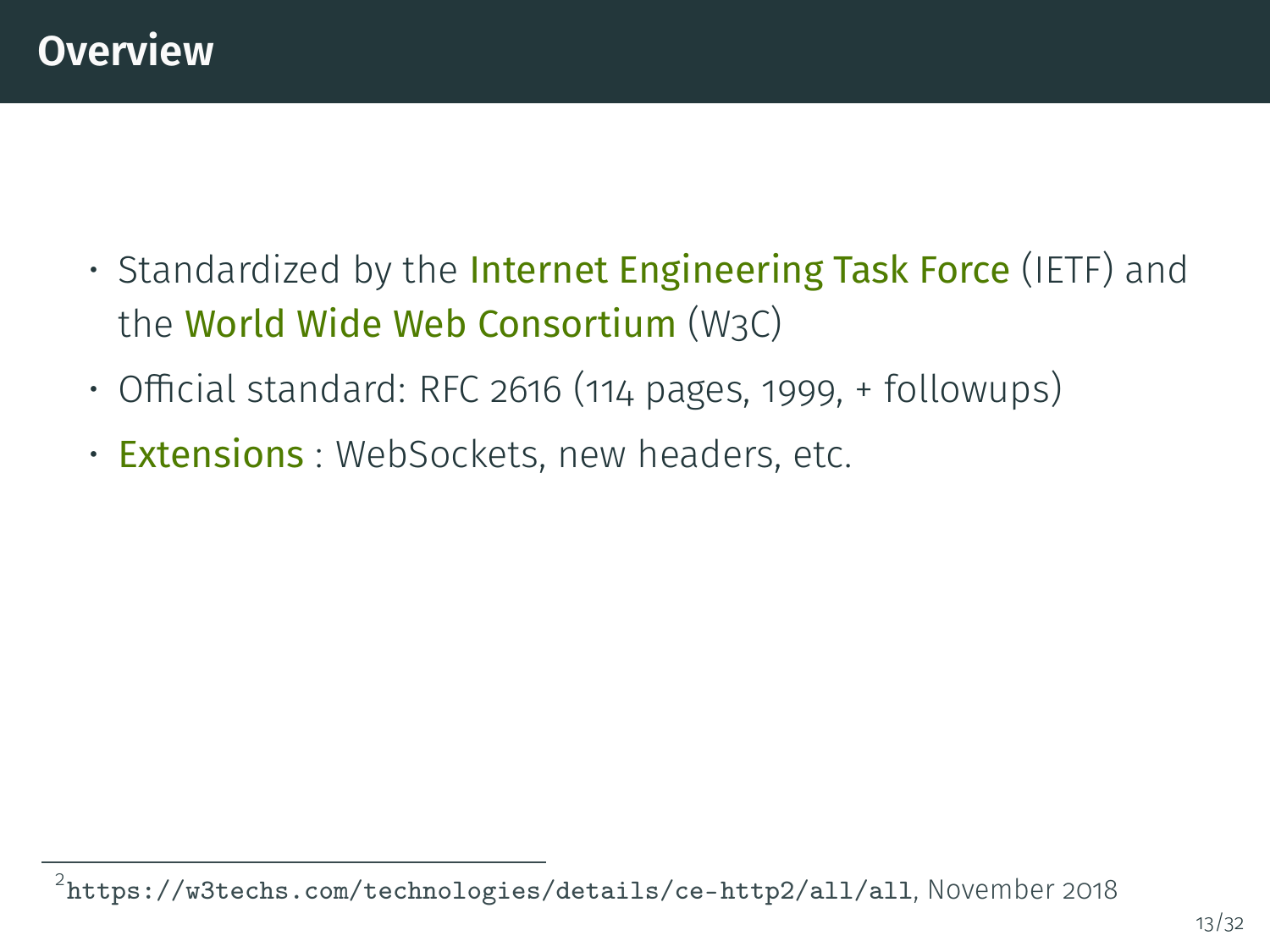- Standardized by the **Internet Engineering Task Force** (IETF) and the World Wide Web Consortium (W3C)
- $\cdot$  Official standard: [RFC 2616](https://tools.ietf.org/html/rfc2616) (114 pages, 1999,  $+$  followups)
- · Extensions : WebSockets, new headers, etc.
- New version: **HTTP/2** (originally **SPDY** by **Google**)
	- $\cdot$  Official standard: [RFC 7540](https://tools.ietf.org/html/rfc7540) (96 pages, 2015)
	- Used by  $32\%$  of websites<sup>2</sup>

 $^2$ <https://w3techs.com/technologies/details/ce-http2/all/all>, November 2018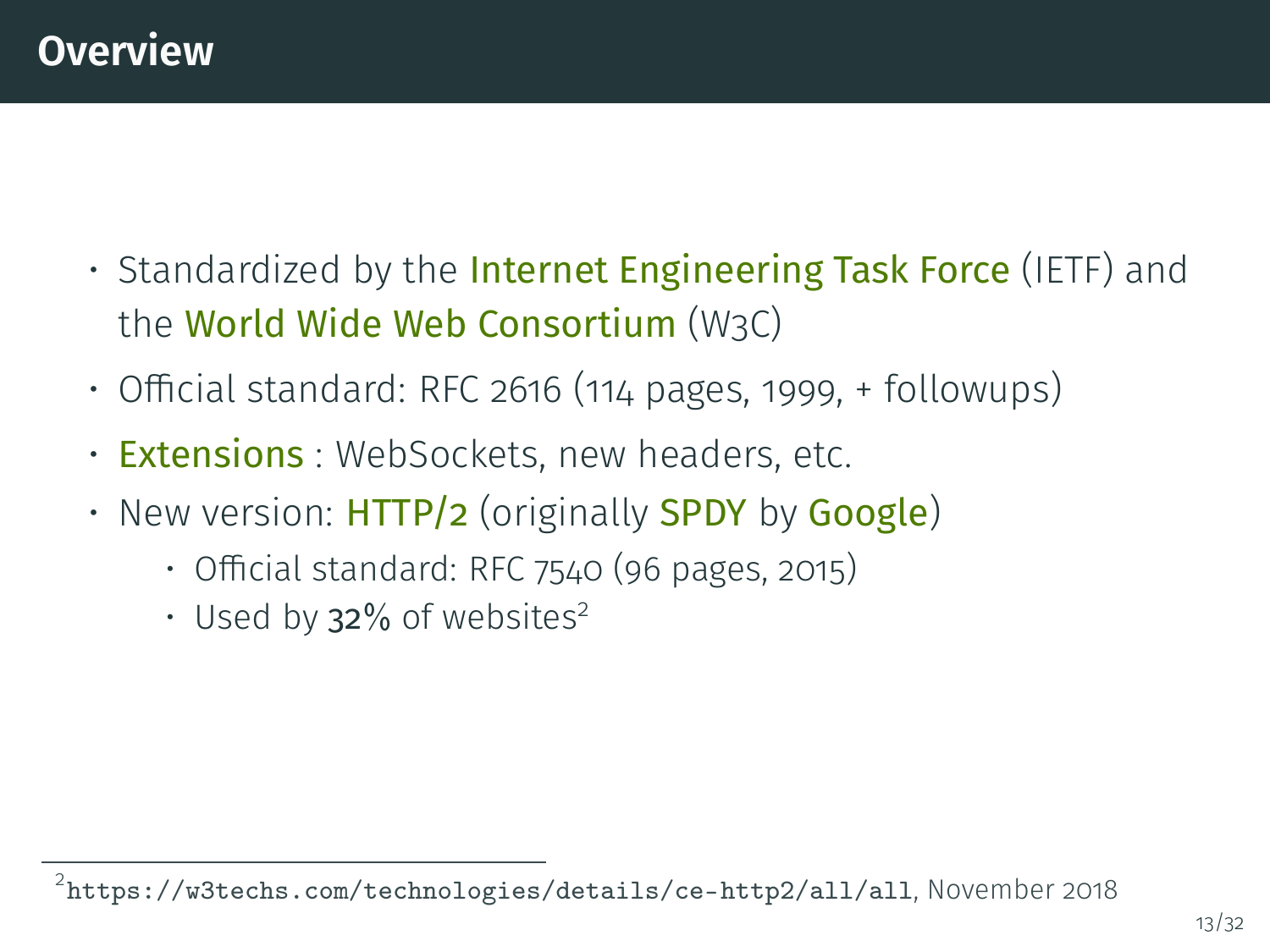- Standardized by the **Internet Engineering Task Force** (IETF) and the World Wide Web Consortium (W3C)
- $\cdot$  Official standard: [RFC 2616](https://tools.ietf.org/html/rfc2616) (114 pages, 1999, + followups)
- Extensions : WebSockets, new headers, etc.
- New version: **HTTP/2** (originally **SPDY** by **Google**)
	- $\cdot$  Official standard: [RFC 7540](https://tools.ietf.org/html/rfc7540) (96 pages, 2015)
	- Used by  $32\%$  of websites<sup>2</sup>
- Development version:  $HTTP/3$  (November 2018) from a Google plan to make TCP faster (QUIC)

 $^2$ <https://w3techs.com/technologies/details/ce-http2/all/all>, November 2018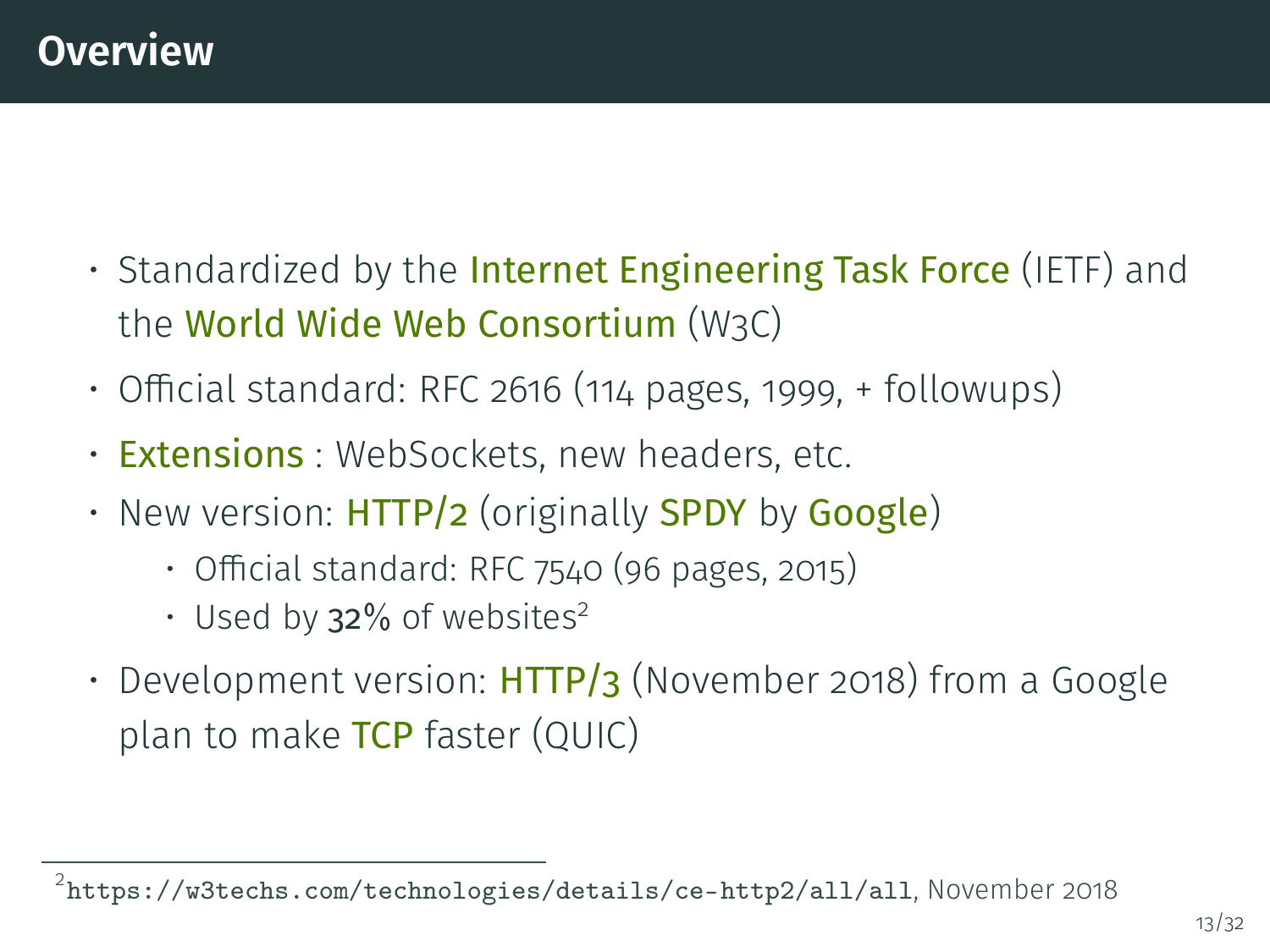## **HTTP queries (1.1)**

- $\cdot$  From client to server. TCP connection (+TLS) GET /wiki/Telecom\_ParisTech HTTP/1.1 Host: en.wikipedia.org
- $\rightarrow$  [http://en.wikipedia.org/wiki/Telecom\\_ParisTech](http://en.wikipedia.org/wiki/Telecom_ParisTech)

**Method** Several choices:

GET Most common POST Forms, side effects HEAD Only metadata **others** PUT, DELETE...

**Path** That of the URL **Version** Here, 1.1 **Headers** More info (cf. later) **Body** Give some parameters (with POST)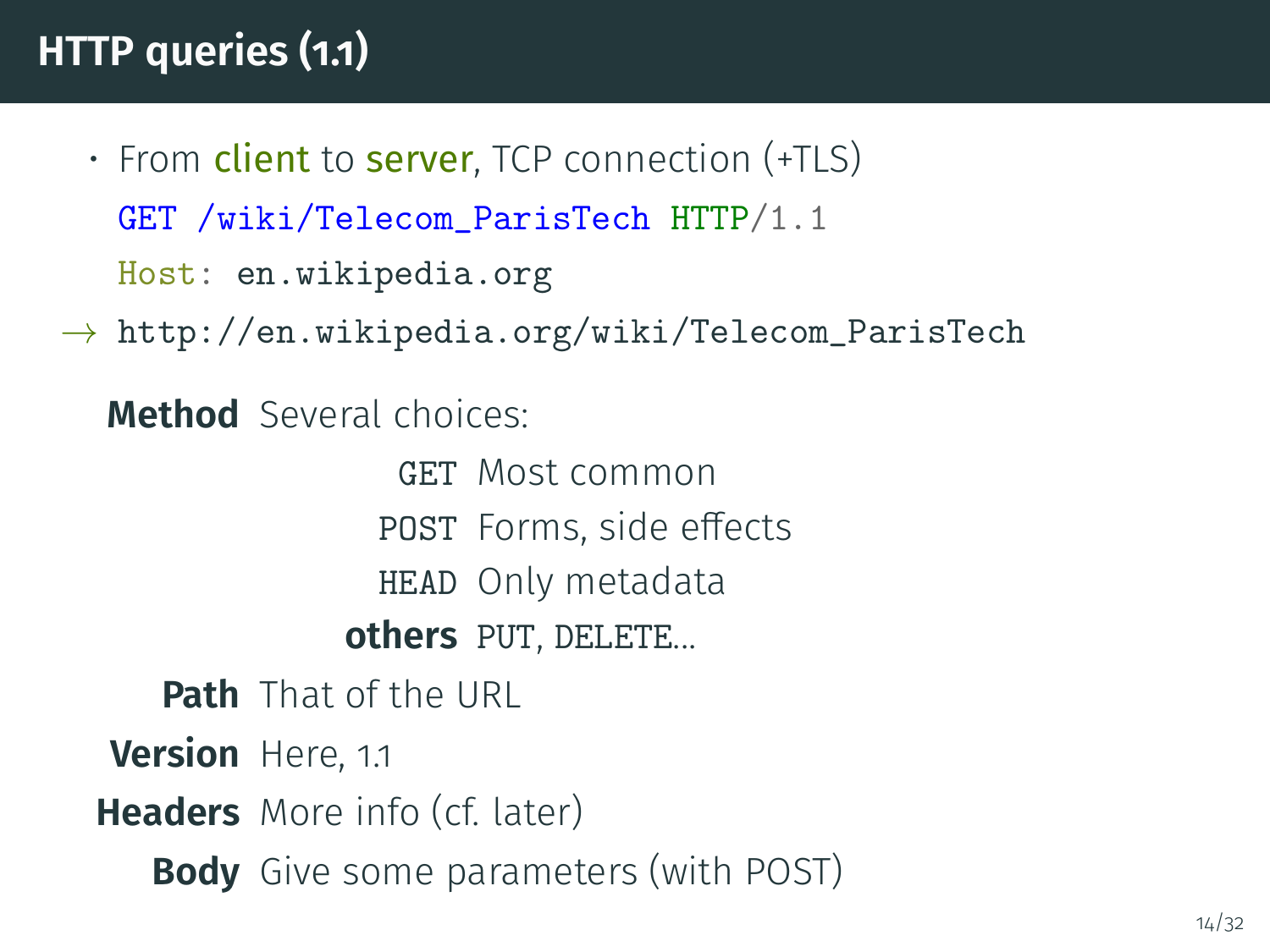```
• From server to client, in the same connection
 HTTP/1.1 200 OK
 Content-Type: text/html; charset=UTF-8
```

```
\langle!DOCTYPE html>
\hbox{\tt <html>>}<head>
      (\ldots)
```
- Status code and explanations
- Headers
- Response (e.g., page content)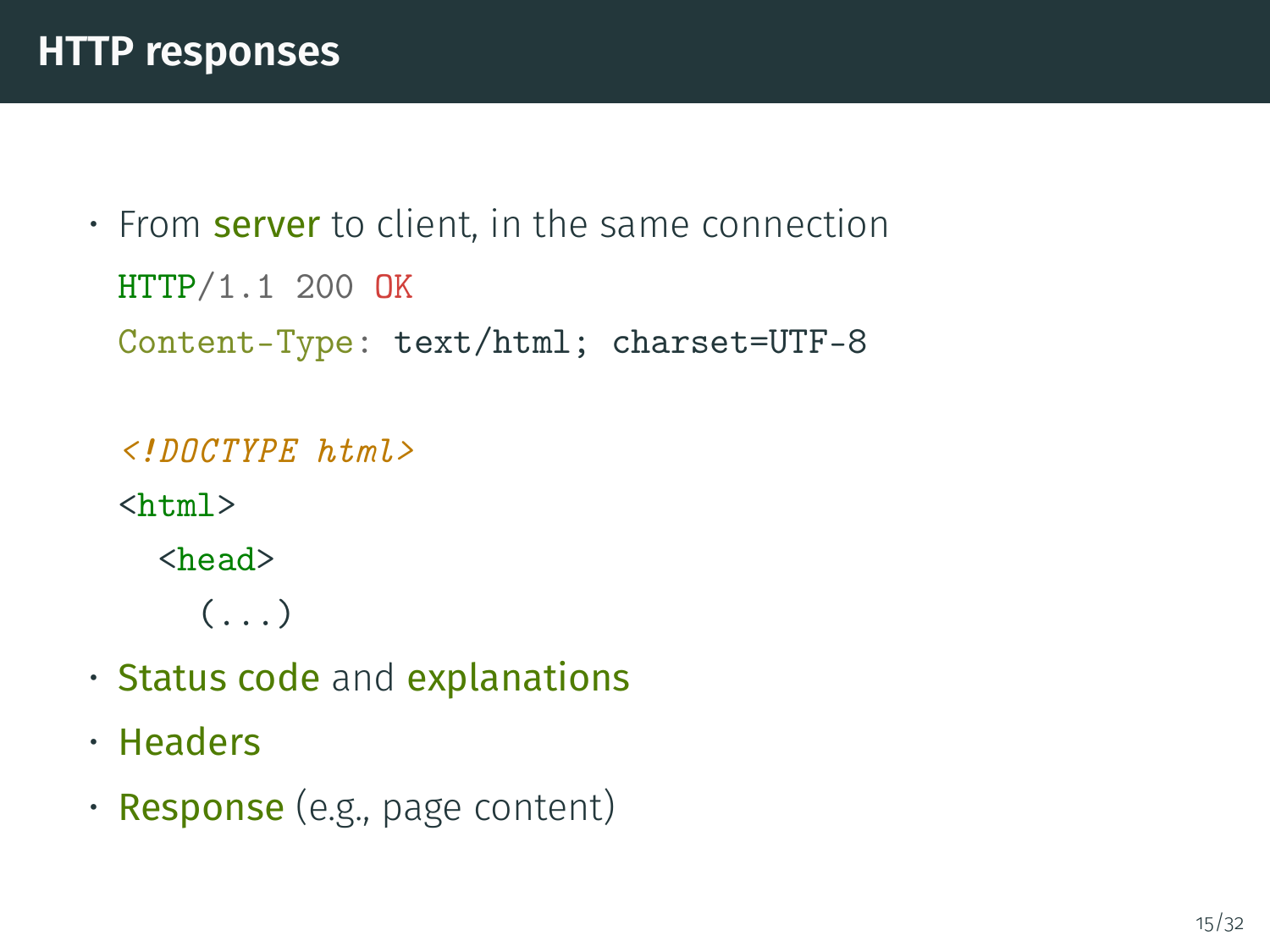#### **2xx** Success

 $\cdot$  200: OK

#### **3xx** Redirection

- 301: permanent
- 302: temporary

#### **4xx** Client error

- 400: syntax error
- 401: authentication required
- 403: forbidden
- 404: not found

**5xx** Server error

• 500: internal server error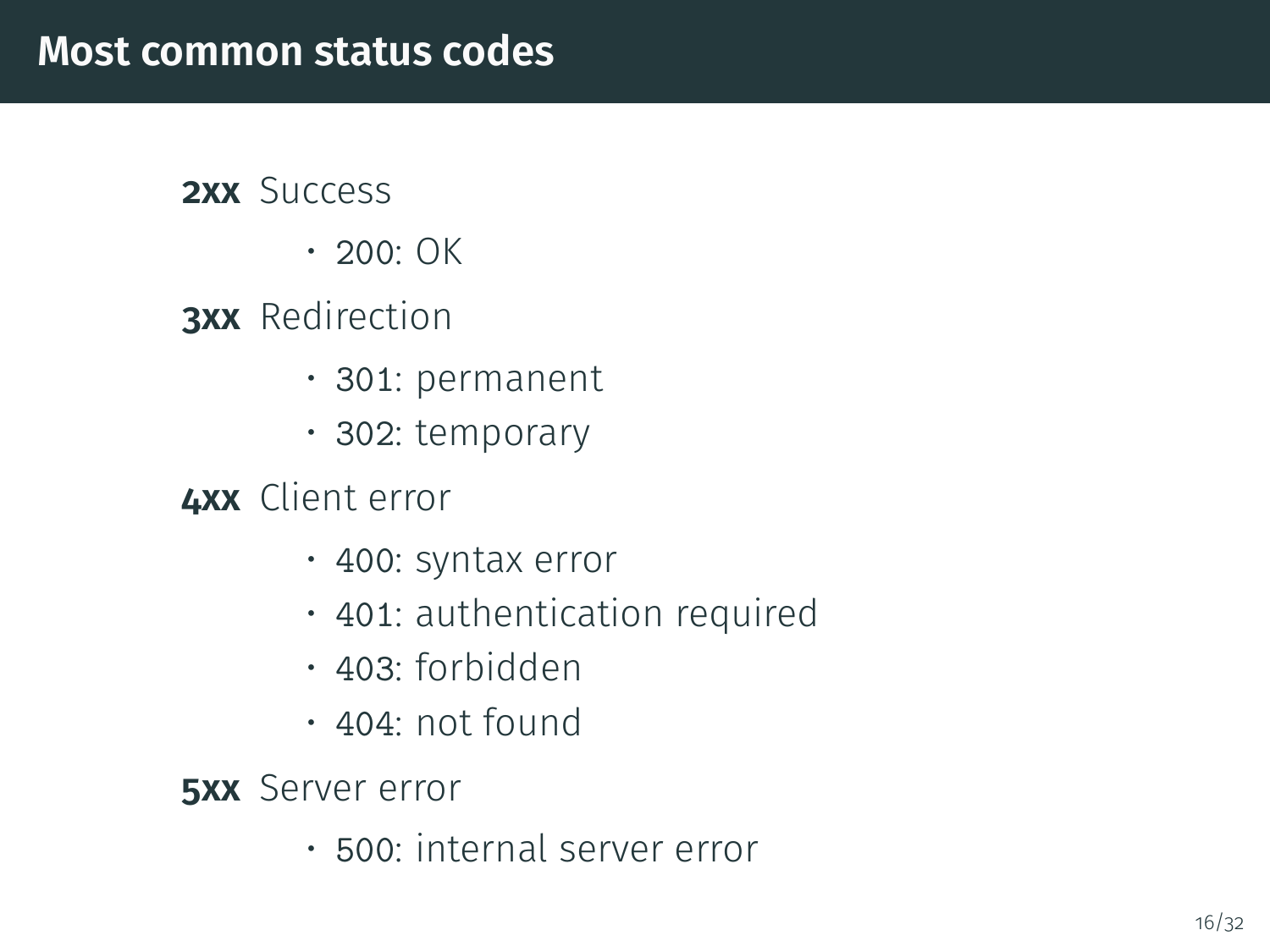- Paths are typically **hierarchical** (separator:  $\beta$ )
- Unix conventions: <https://en.wikipedia.org/./wiki/../>
- Can add key-value parameters
- Example : [https://www.google.com/search?q=telecom&ie=](https://www.google.com/search?q=telecom&ie=utf-8&oe=utf-8&client=iceweasel-a) [utf-8&oe=utf-8&client=iceweasel-a](https://www.google.com/search?q=telecom&ie=utf-8&oe=utf-8&client=iceweasel-a)
- Percent-encoding for special characters: https://fr.wikipedia.org/wiki/ T%C3%A9l%C3%A9com\_ParisTech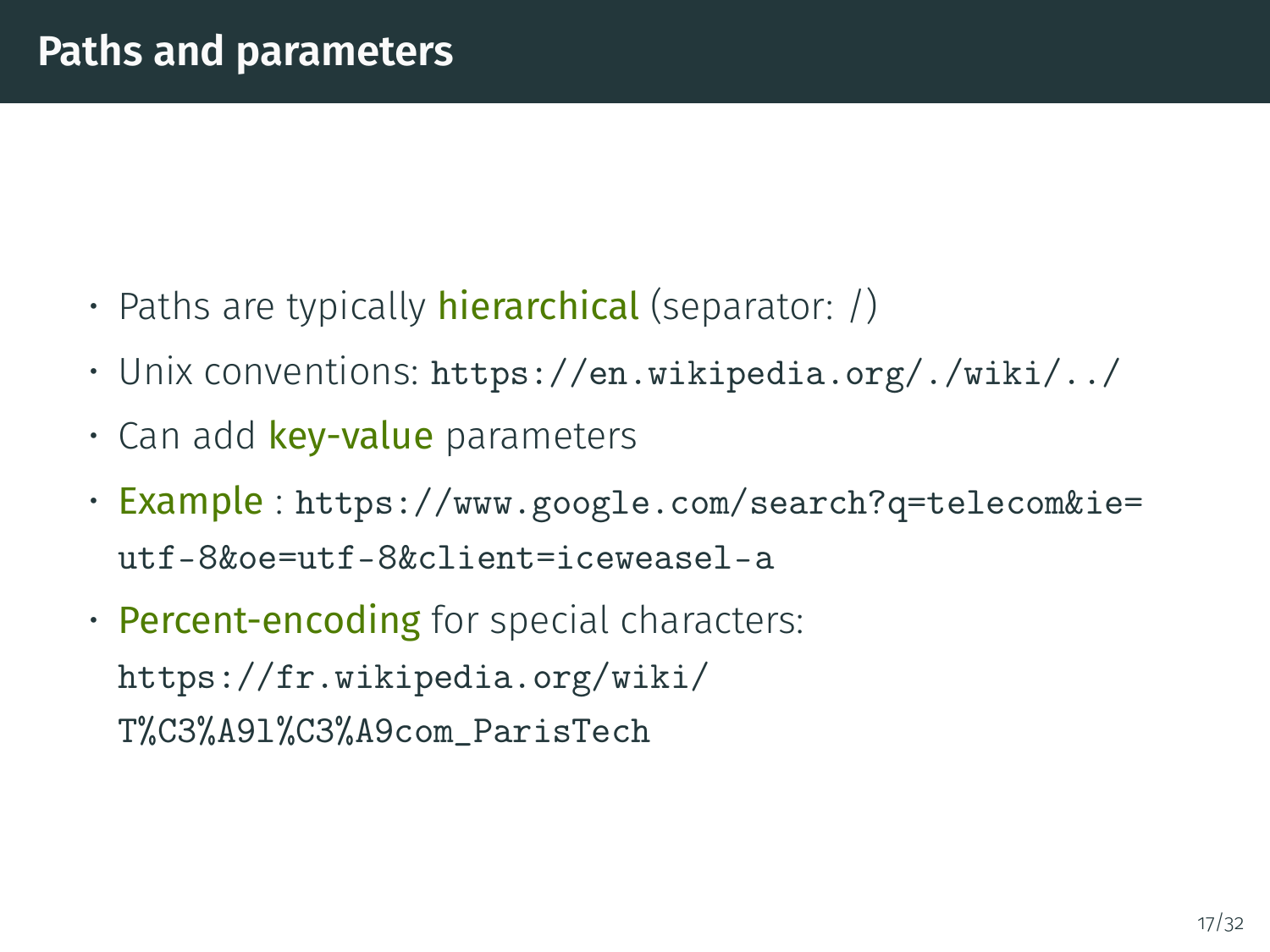<span id="page-24-0"></span>[Low layers](#page-3-0)

[Higher layers](#page-9-0)

[HTTP](#page-15-0)

[Headers](#page-24-0)

[Other HTTP notions](#page-31-0)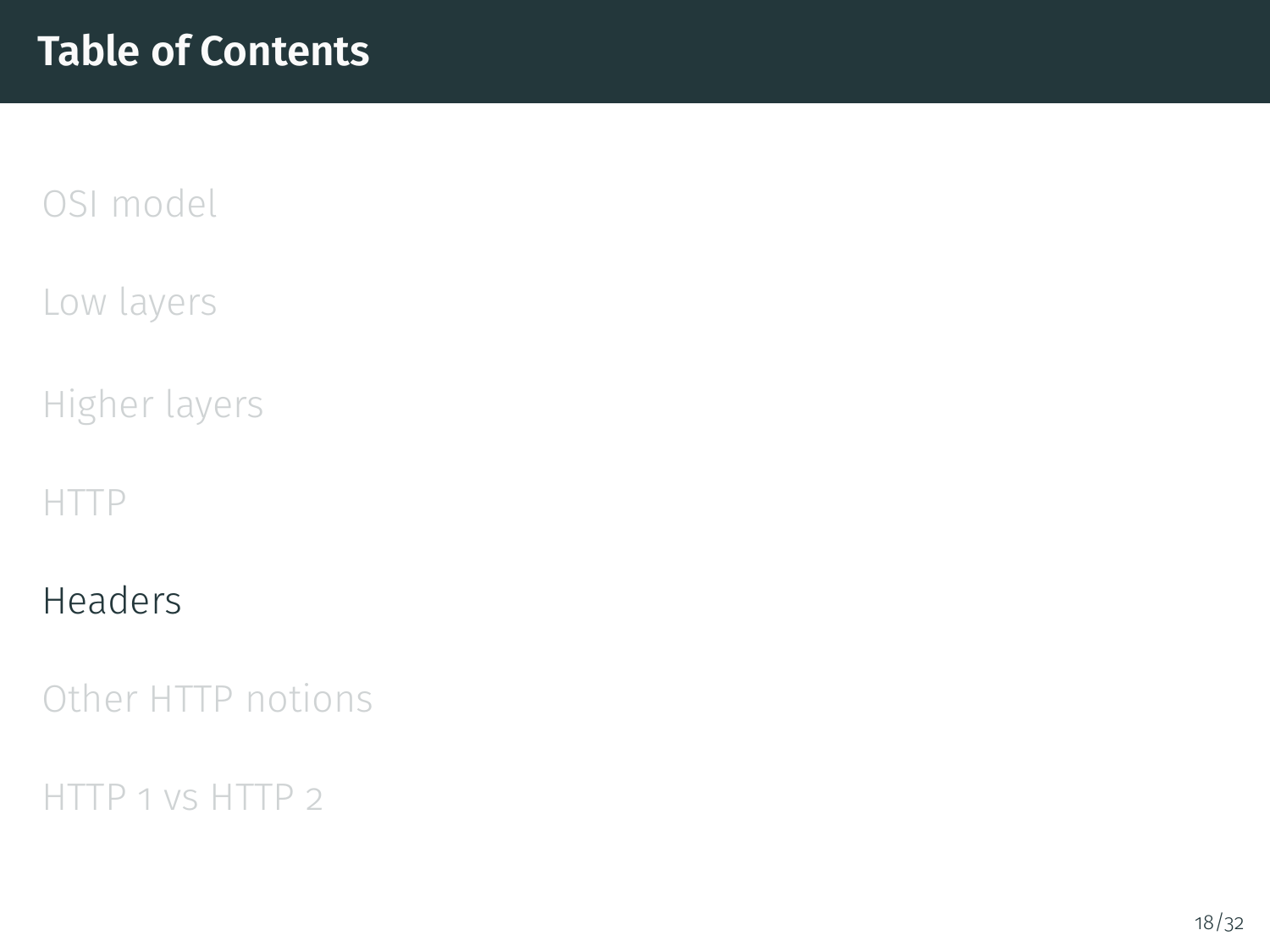- Indicate again the original domain name
- Find the correct **virtual host**

Host: en.wikipedia.org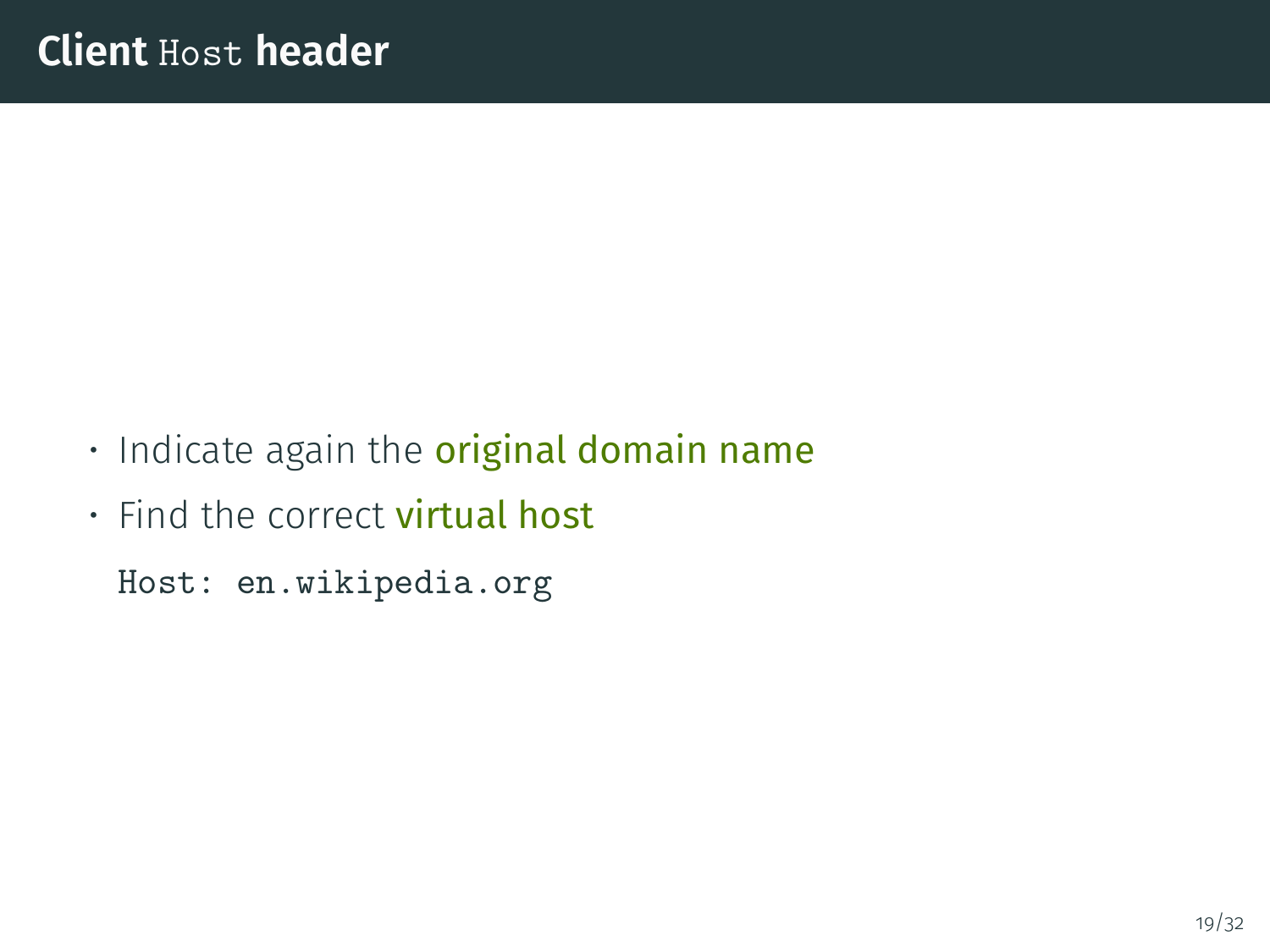• User-Agent: declare which browser is used

User-Agent: Mozilla/5.0 (X11; Linux x86\_64; rv:17.0) Gecko/20130810 Firefox/17.0 Iceweasel/17.0.8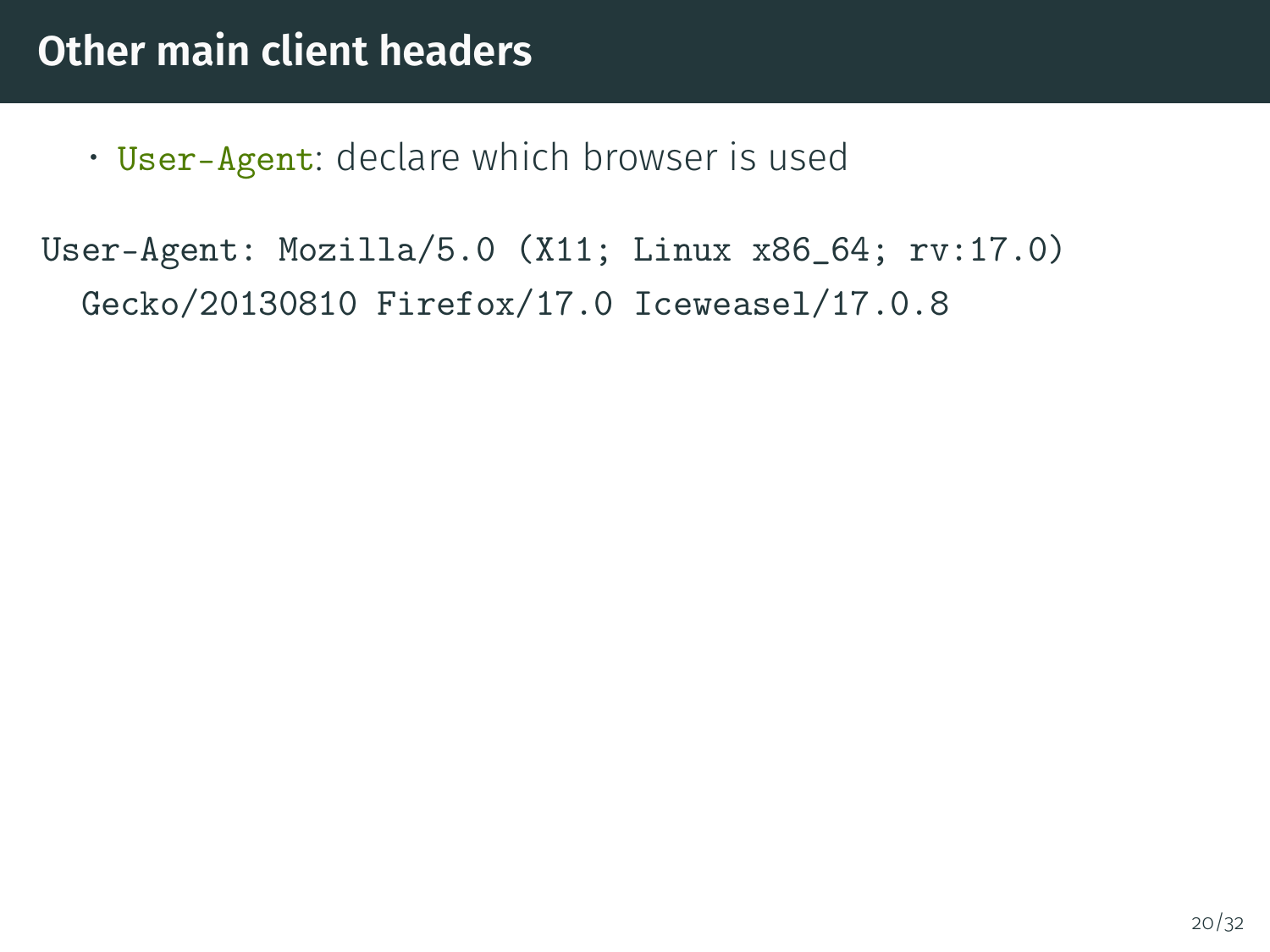- User-Agent: declare which browser is used
- User-Agent: Mozilla/5.0 (X11; Linux x86\_64; rv:17.0) Gecko/20130810 Firefox/17.0 Iceweasel/17.0.8
	- Accept and Accept-<sup>\*</sup>: give preferred filetype and language

Accept: text/html,application/xhtml+xml,  $application / xml; q=0.9, \aleph = 0.8$ Accept-Language: en-US,en;q=0.5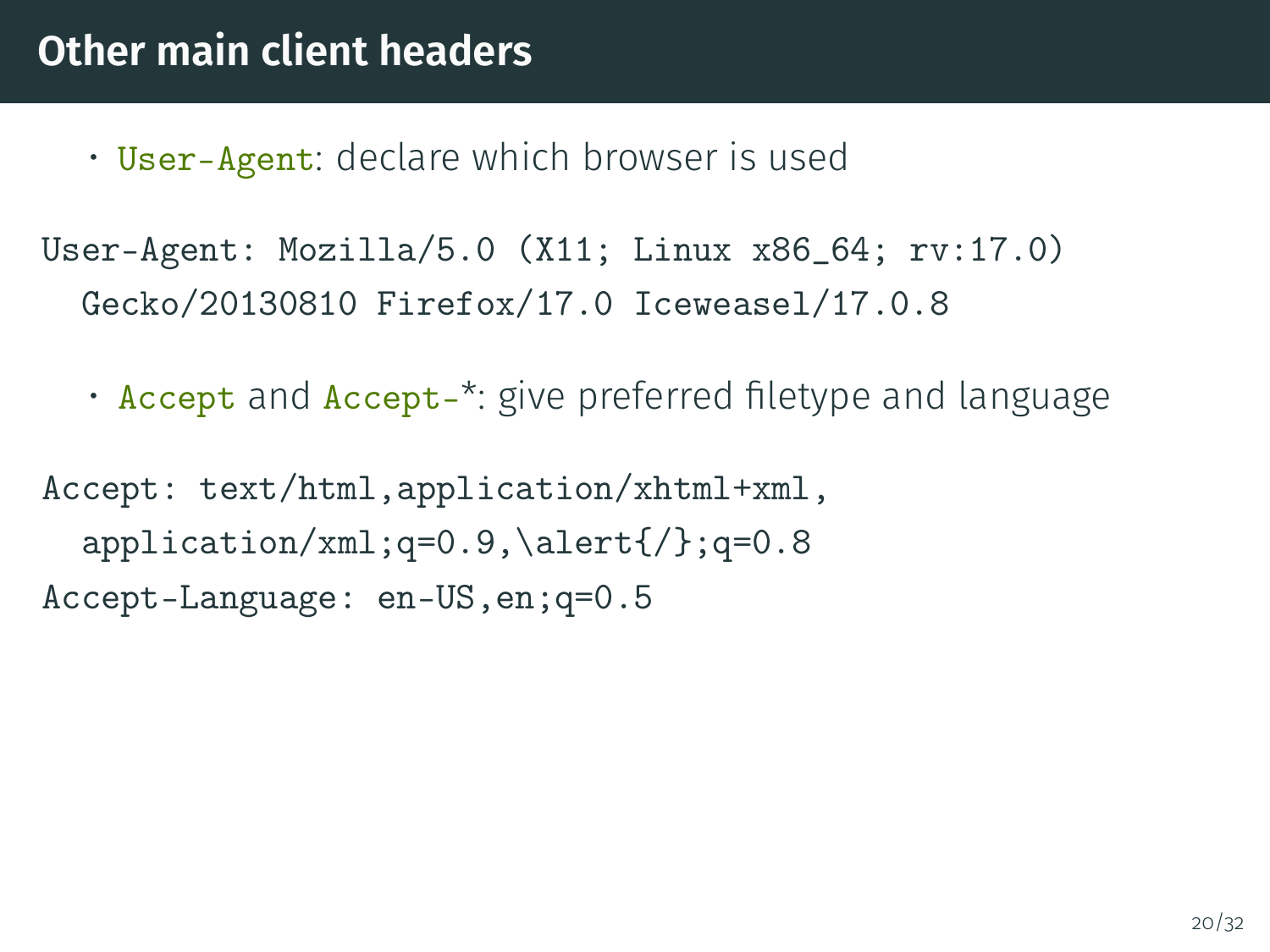- User-Agent: declare which browser is used
- User-Agent: Mozilla/5.0 (X11; Linux x86\_64; rv:17.0) Gecko/20130810 Firefox/17.0 Iceweasel/17.0.8
	- Accept and Accept-<sup>\*</sup>: give preferred filetype and language

Accept: text/html,application/xhtml+xml,  $application / xml; q=0.9, \aleph = 0.8$ Accept-Language: en-US,en;q=0.5

• Referer: declare the previous webpage

Referer: https://en.wikipedia.org/wiki/Telecom\_ParisTech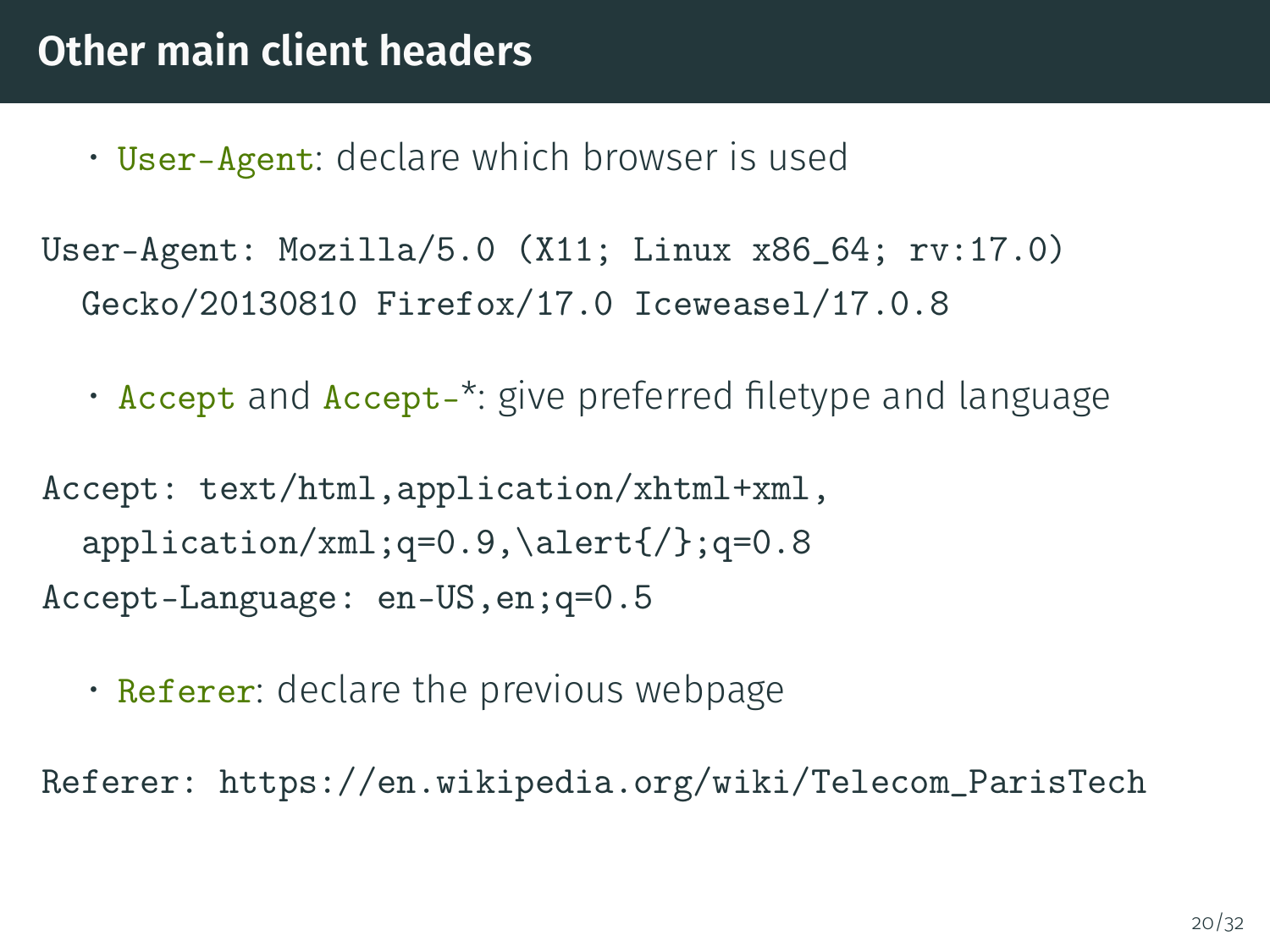- User-Agent: declare which browser is used
- User-Agent: Mozilla/5.0 (X11; Linux x86\_64; rv:17.0) Gecko/20130810 Firefox/17.0 Iceweasel/17.0.8
	- Accept and Accept-<sup>\*</sup>: give preferred filetype and language

Accept: text/html,application/xhtml+xml,  $application / xml; q=0.9, \aleph = 0.8$ Accept-Language: en-US,en;q=0.5

• Referer: declare the previous webpage

Referer: https://en.wikipedia.org/wiki/Telecom\_ParisTech

• Range: request only part of content (e.g., resume a download)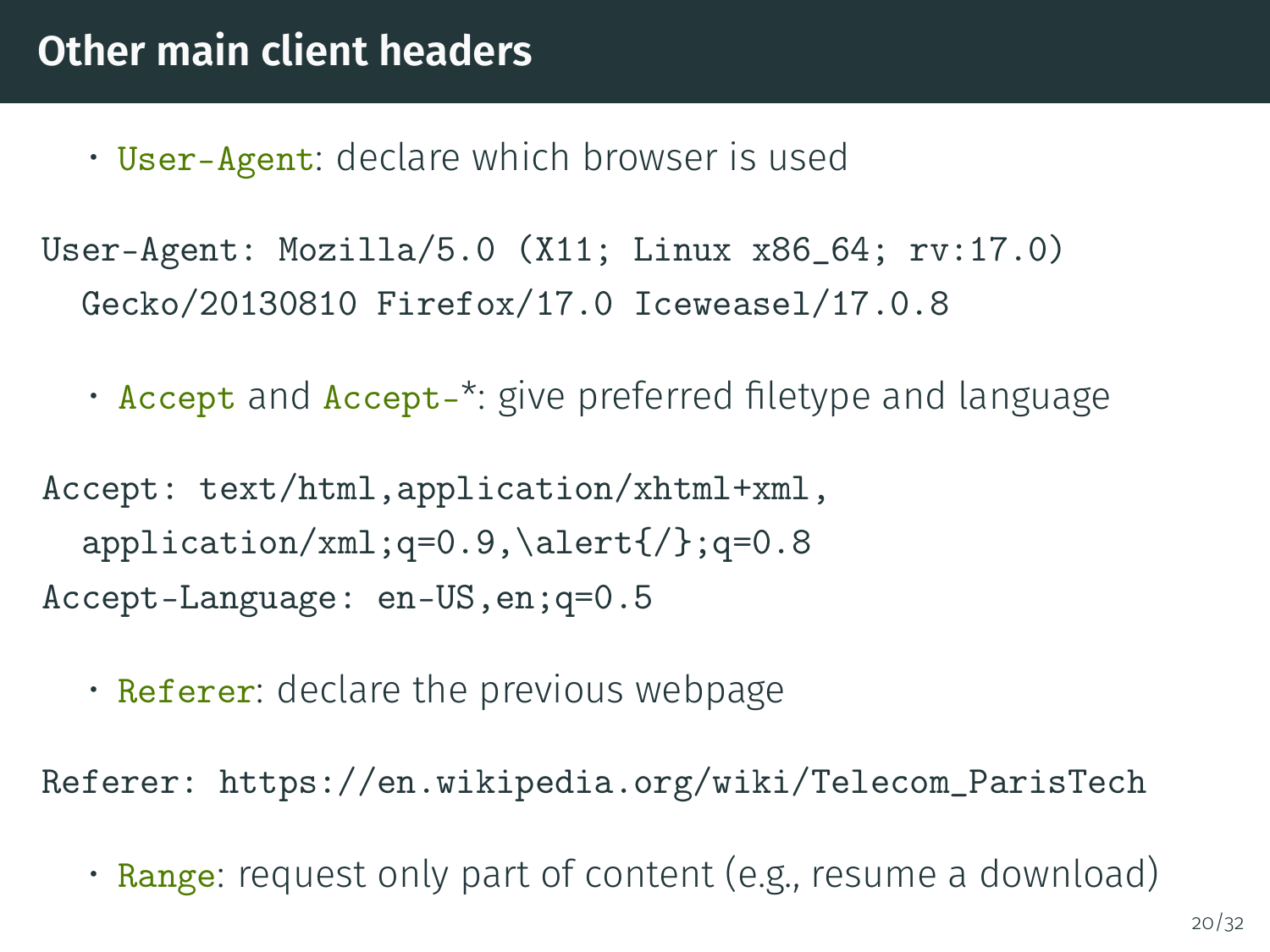- Server: declare the server software
- Content-Type and Content-Length: declare the file type, encoding, size (progress bar)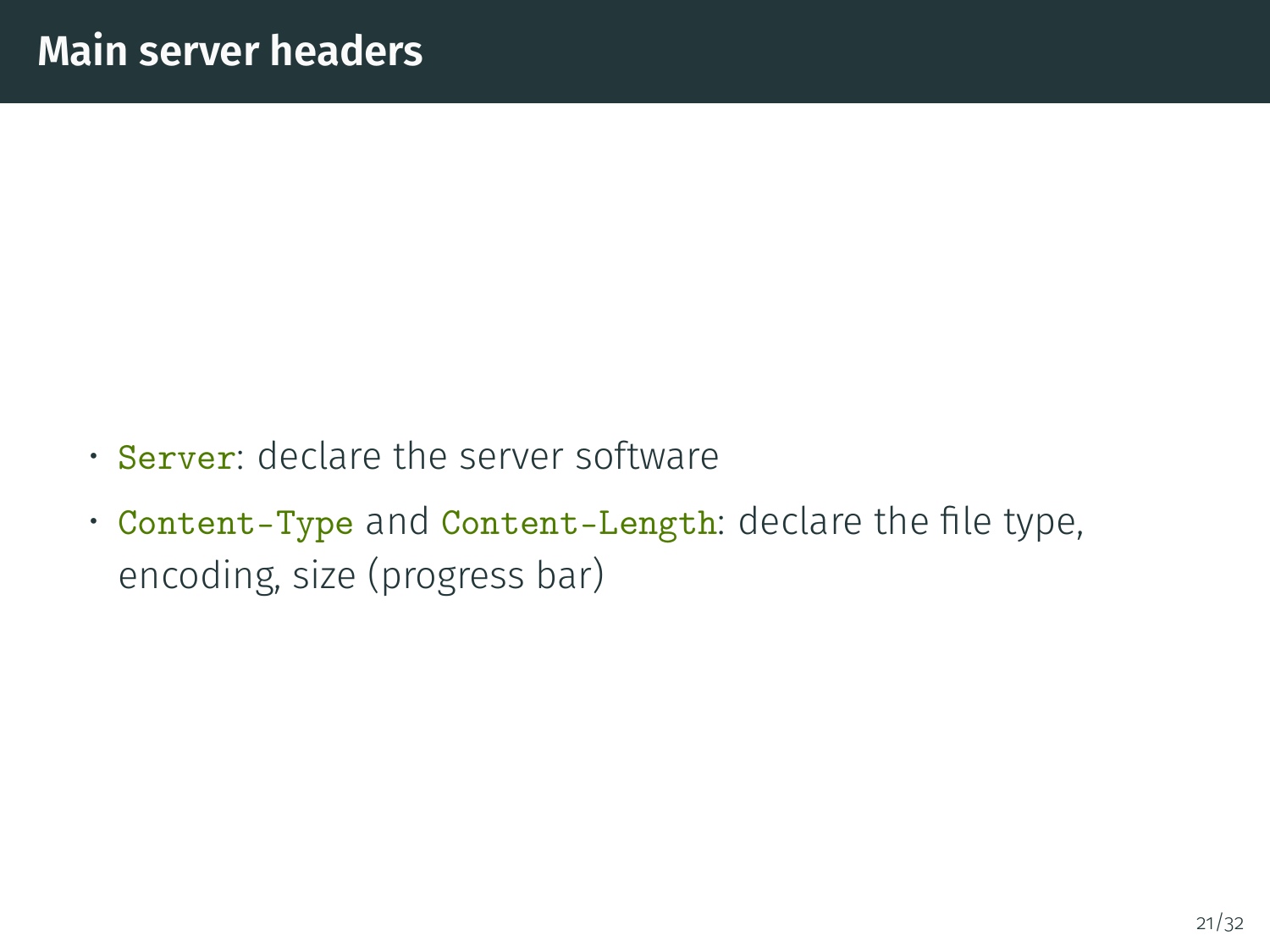<span id="page-31-0"></span>[Low layers](#page-3-0)

[Higher layers](#page-9-0)

[HTTP](#page-15-0)

[Headers](#page-24-0)

[Other HTTP notions](#page-31-0)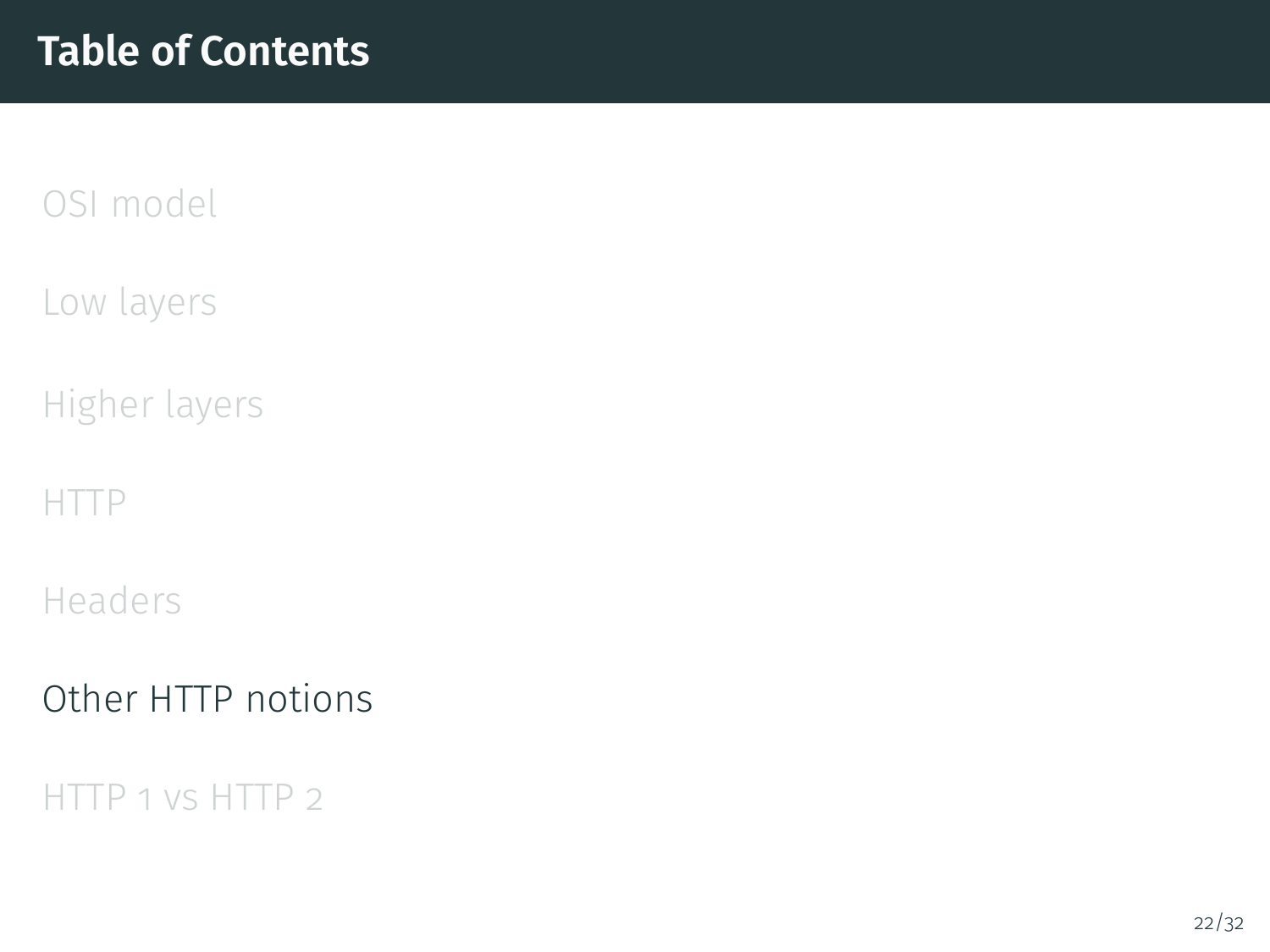### **Basic and digest authentication**

 $\cdot$  HTTP can **authenticate** the client with a password (in cleartext)

| Authentication Required |                                                                                                             |  |  |
|-------------------------|-------------------------------------------------------------------------------------------------------------|--|--|
| $\mathbf{C}$            | https://svn.a3nm.net is requesting your username and password. The site says:<br>"a3nm.net version control" |  |  |
| User Name:              |                                                                                                             |  |  |
| Password:               |                                                                                                             |  |  |
|                         | Cancel<br>OK                                                                                                |  |  |

- Insecure unless HTTPS is used
- $\cdot$  Also a **Digest** authentication where the password is not exchanged in cleartext
- $\rightarrow$  Still not very flexible for websites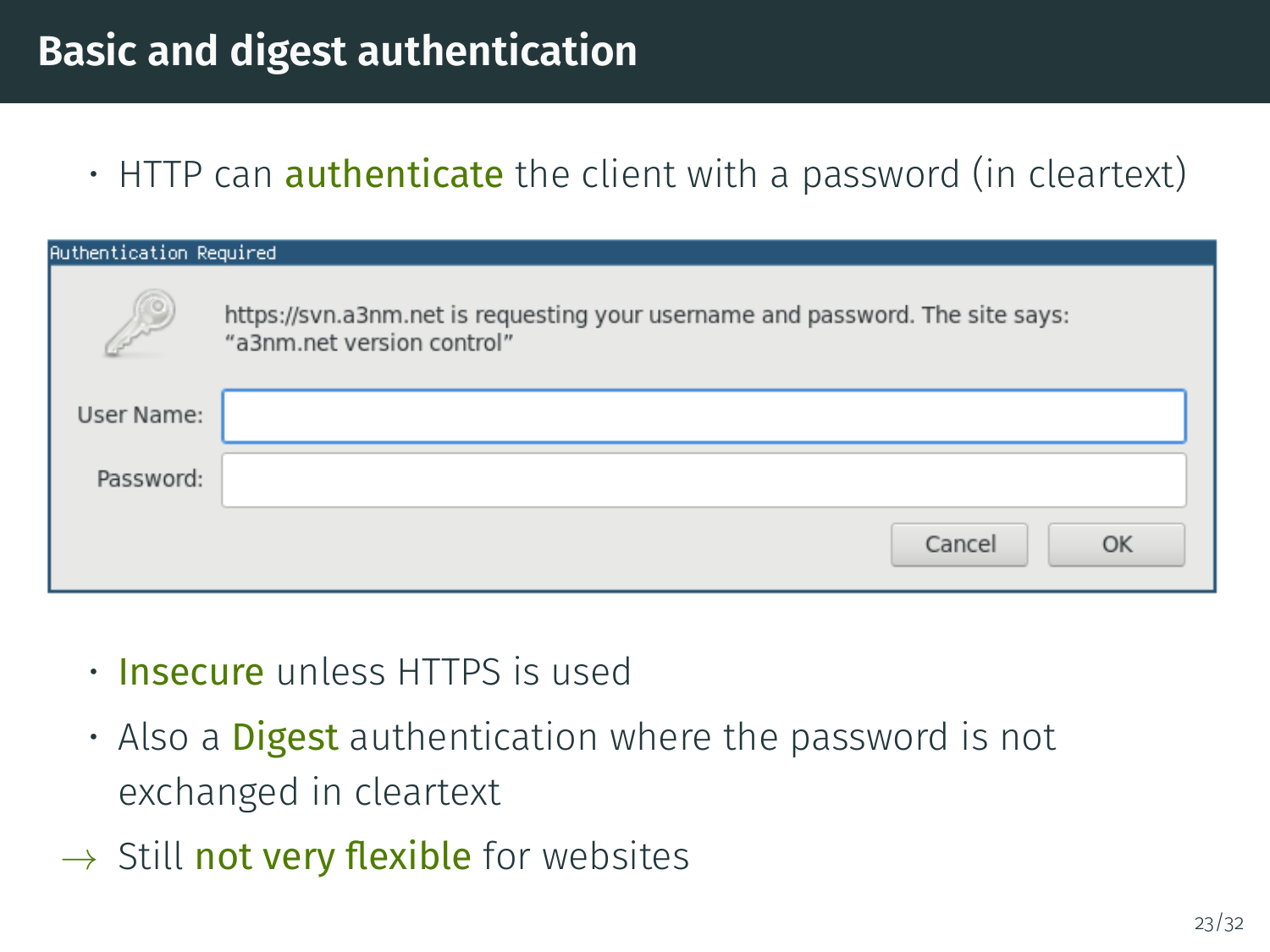- Proxy: do or relay queries for someone else
- $\cdot$  Can be on the server side or client side
- Main uses:
	- Filter or censor content (employer, authoritarian states, schools, parents, etc.)
	- $\cdot$  Log the activity, keep a cache
	- **Anonymize** the query. Example: **Tor** anonymization network
- $\cdot$  Difficult with **HTTPS** (the proxy no longer sees the content!)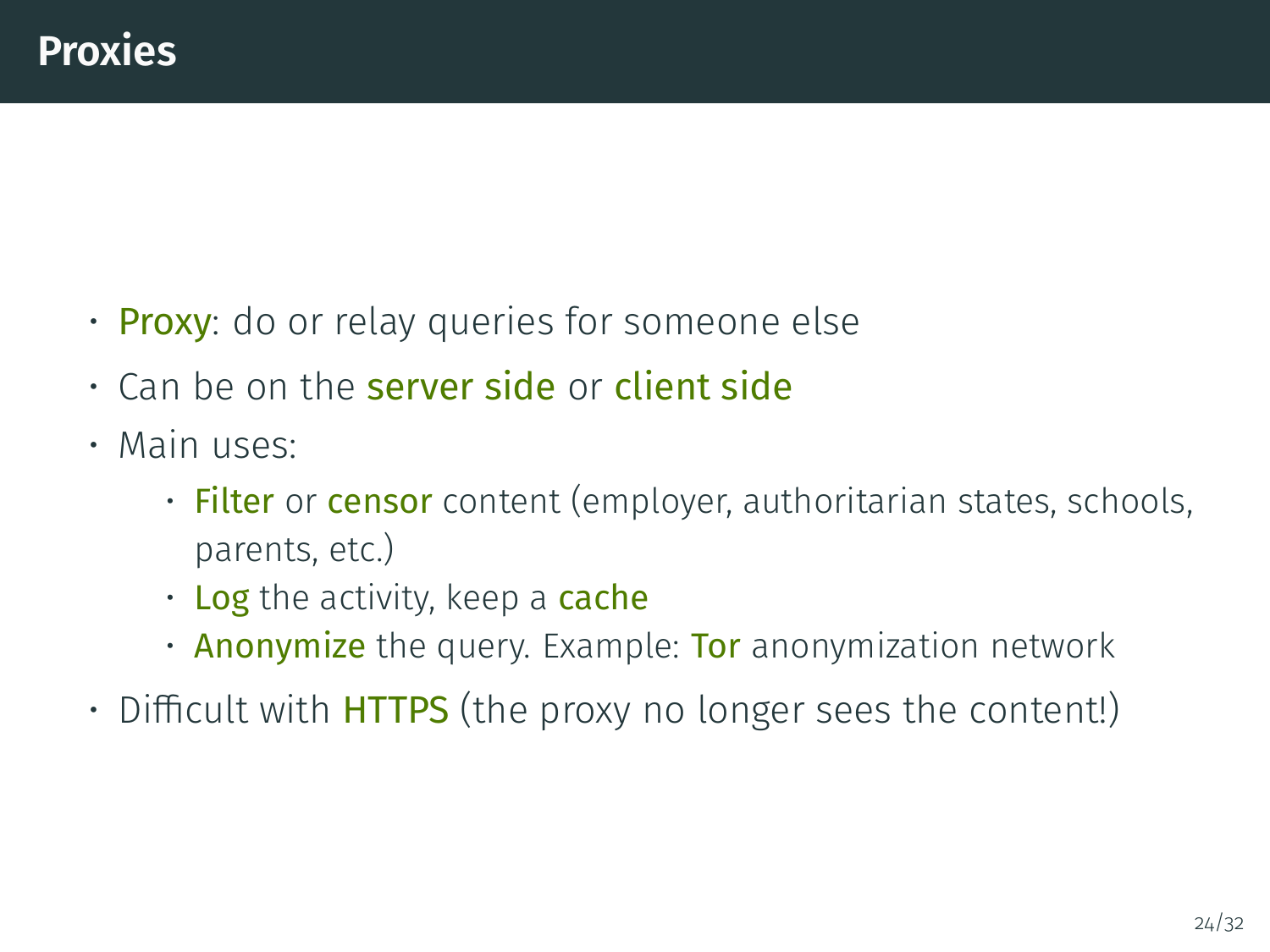#### **Content delivery networks (CDNs)**

- Ensure that **static content** can be widely and reliably distributed
	- e.g., JSDelivr, BootstrapCDN, Cloudflare, Google Hosted Libraries, Google Fonts
- Often work together with Internet Service Providers (ISPs)
- Optimize the **connection** between the CDN datacenter and content provider
- $\cdot$  Often provide bot filtering, DDOS protection, etc.
- Security implications and subresource integrity
- Also: Facebook's Instant Articles, and Google AMP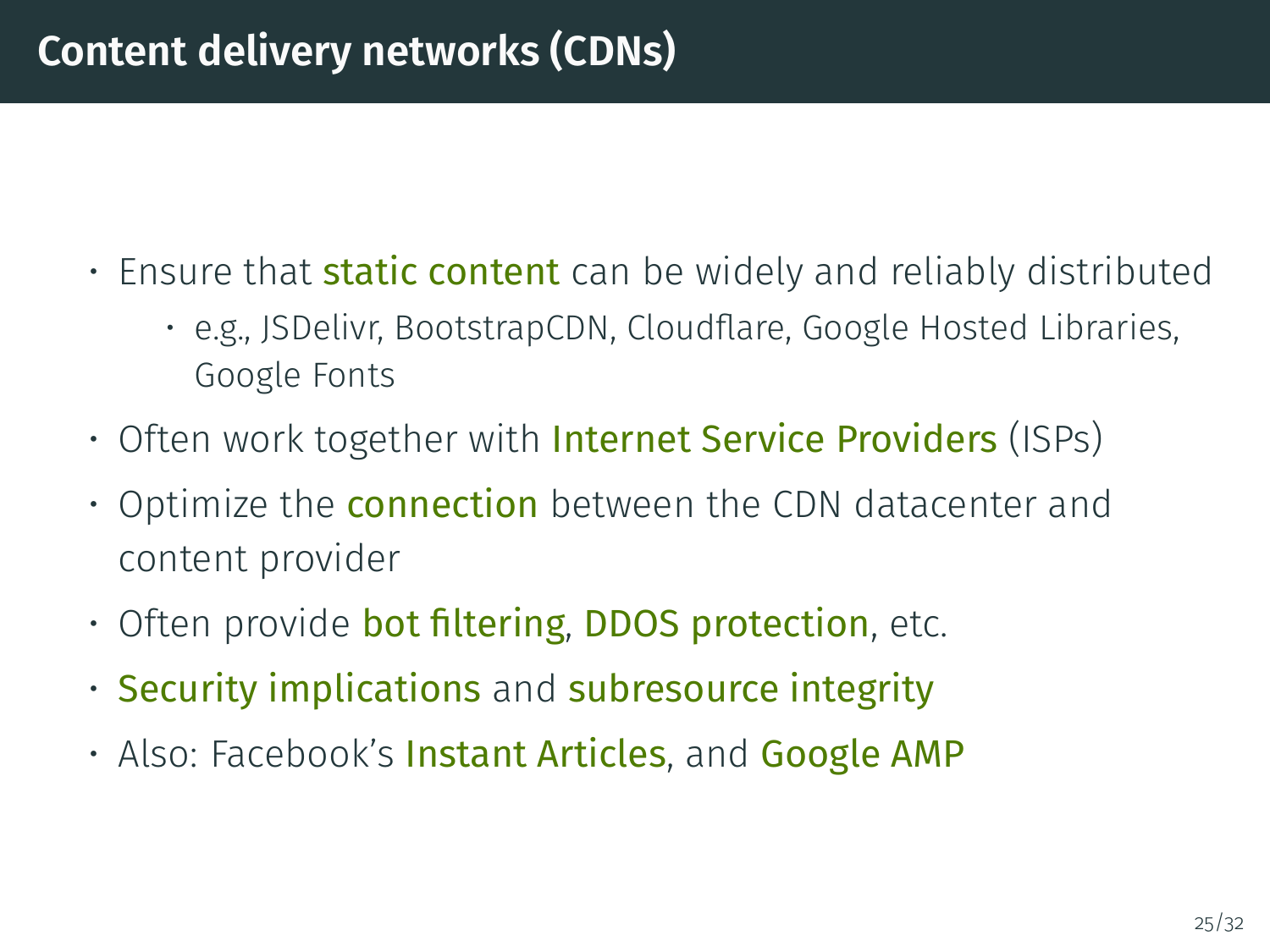## **Caching**

- Save the result of a query to avoid doing the query again
- Web browsers usually have a **cache**
- $\cdot$  The server can indicate whether a response should be cached and for how long

Cache-Control Indicates whether to cache Expires Expiry date ETag Version identifier

• Client :

If-Modified-Since Get the content if modified since some date If-None-Match Get the content if the ETag has changed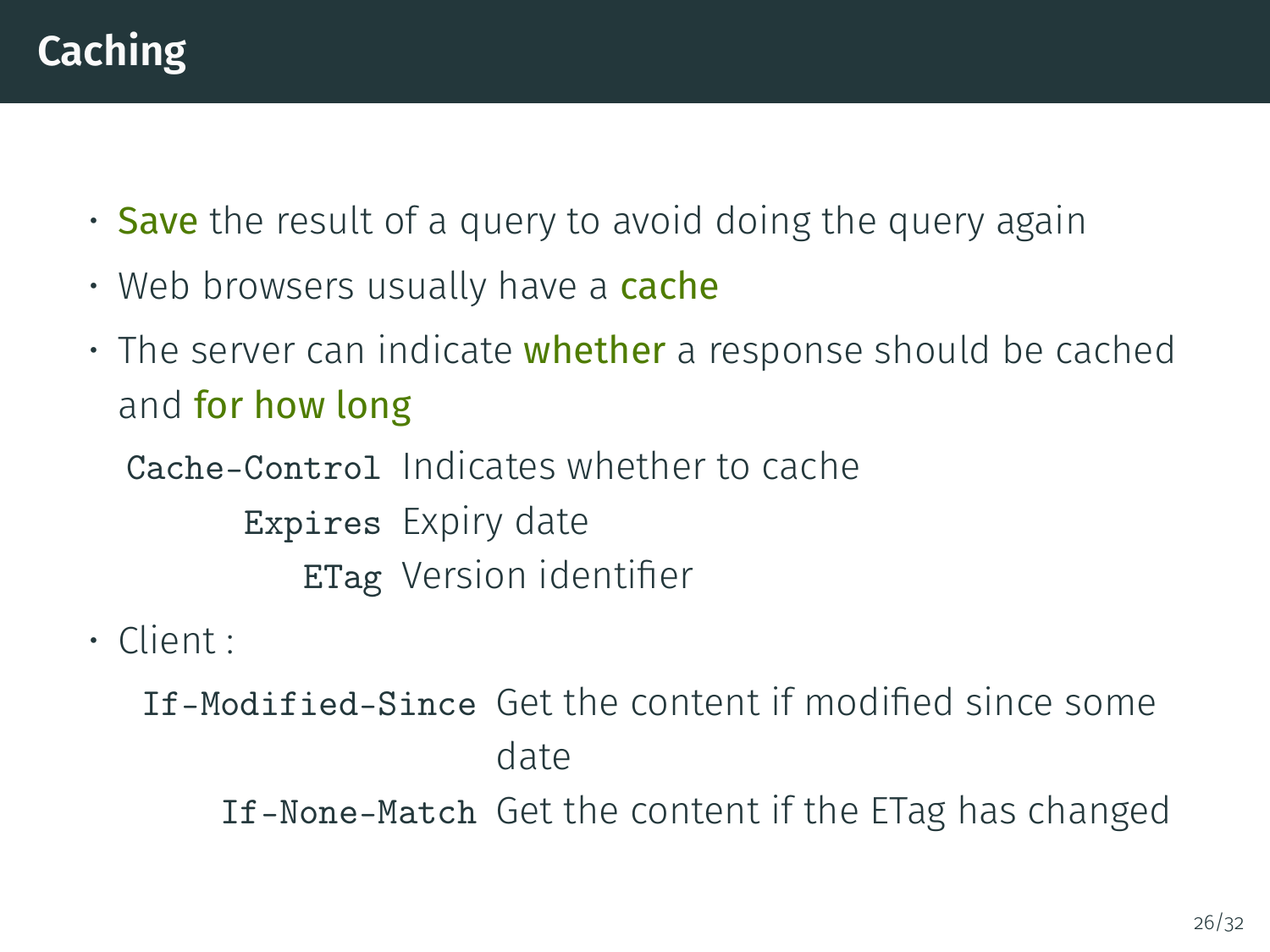- No sessions in HTTP
- The server can ask the client to **store** a value: Set-Cookie: name=value; option1; option2:
	- expires: expiry date (can be in the distant future)
	- can limit the scope (domain, path), etc.
- $\cdot$  The client will **provide the value** with every query: Cookie: name=value
- Of course the client can decide to alter cookies or remove them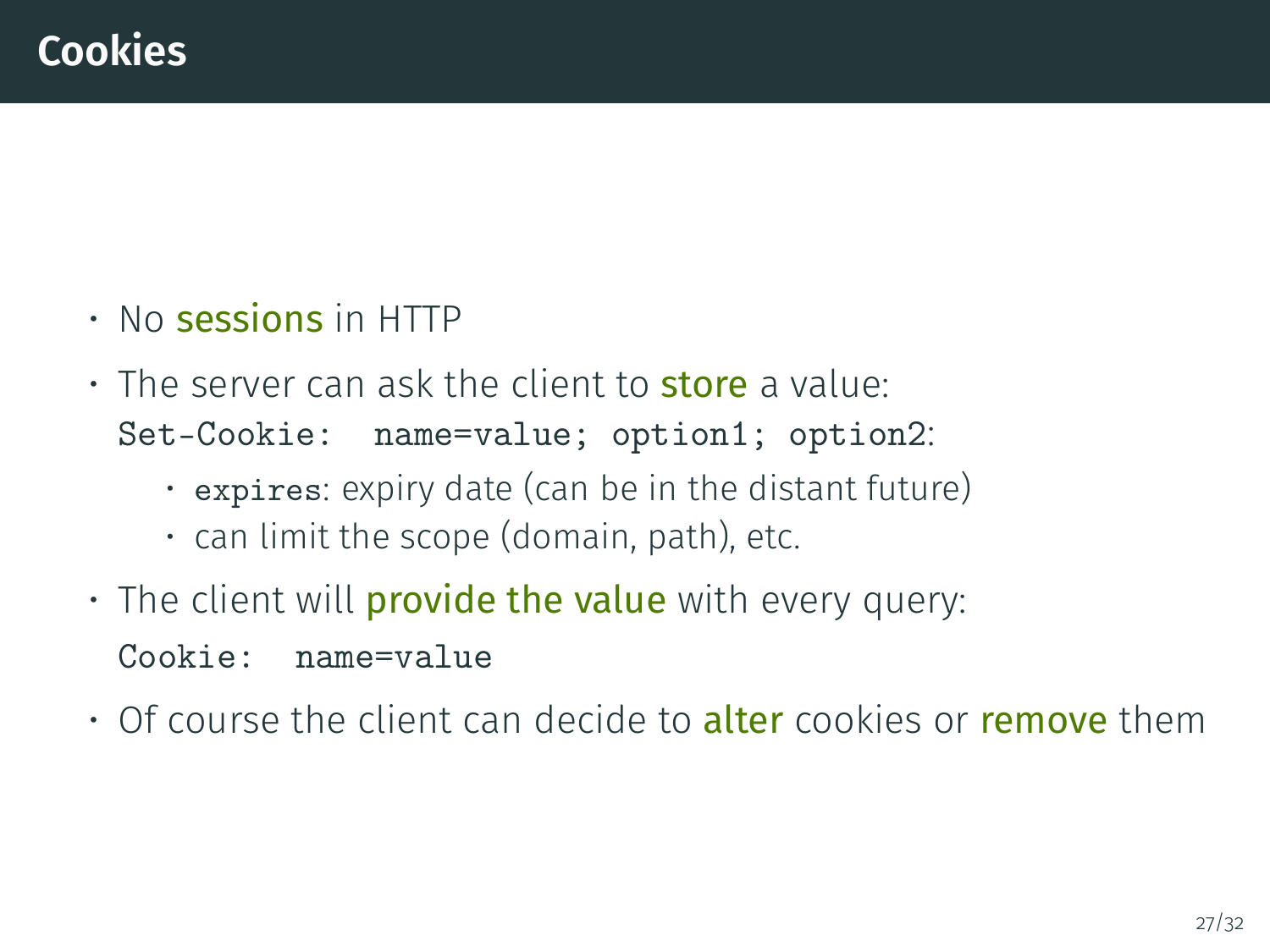- Storing an opaque session identifier
- Ensuring that the user remains logged in for a long time
- Privacy risk: can track a user (hence: EU cookie consent)
- Security risk: with a stolen cookie, you can impersonate the user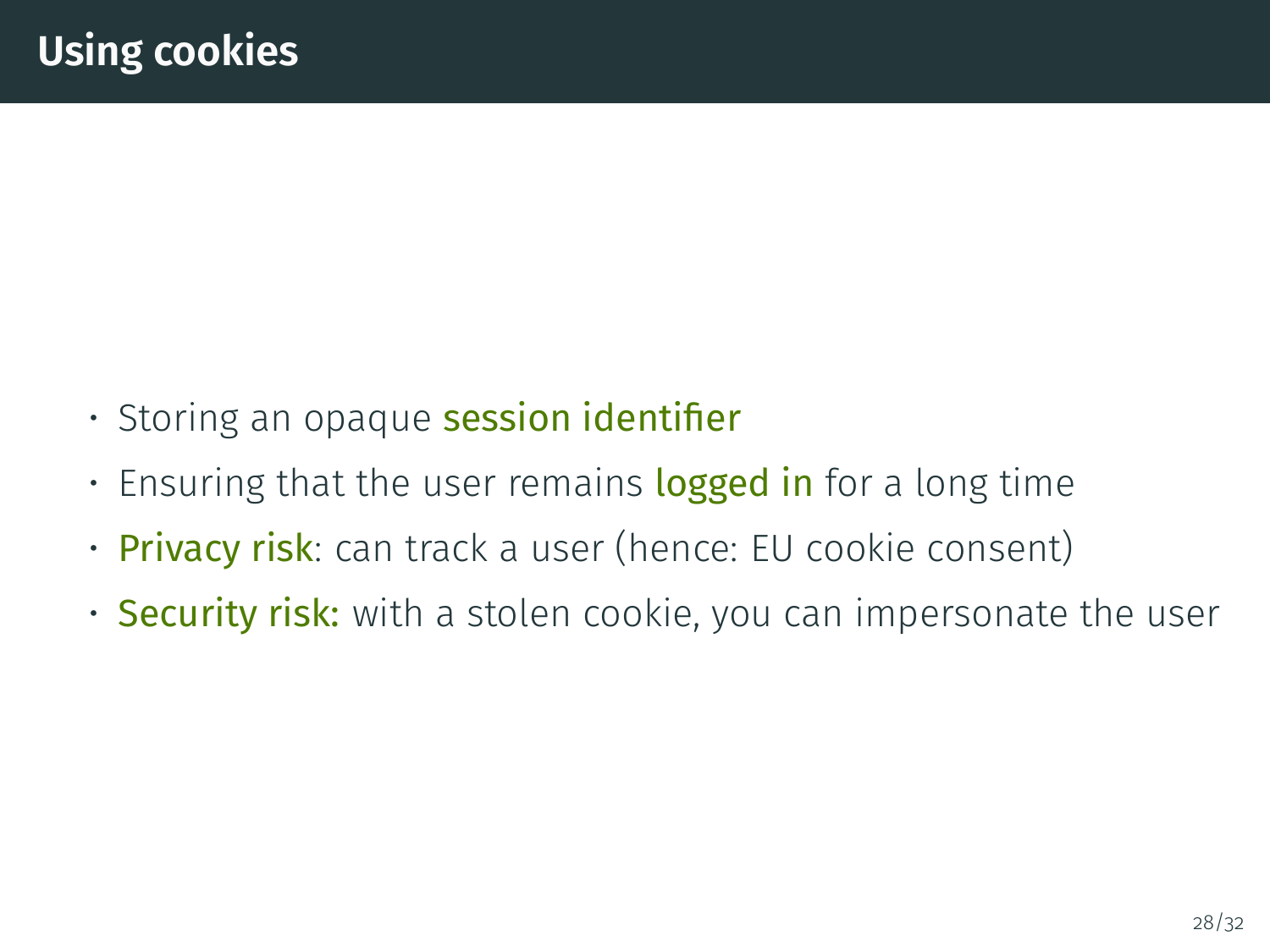<span id="page-38-0"></span>[Low layers](#page-3-0)

[Higher layers](#page-9-0)

[HTTP](#page-15-0)

[Headers](#page-24-0)

[Other HTTP notions](#page-31-0)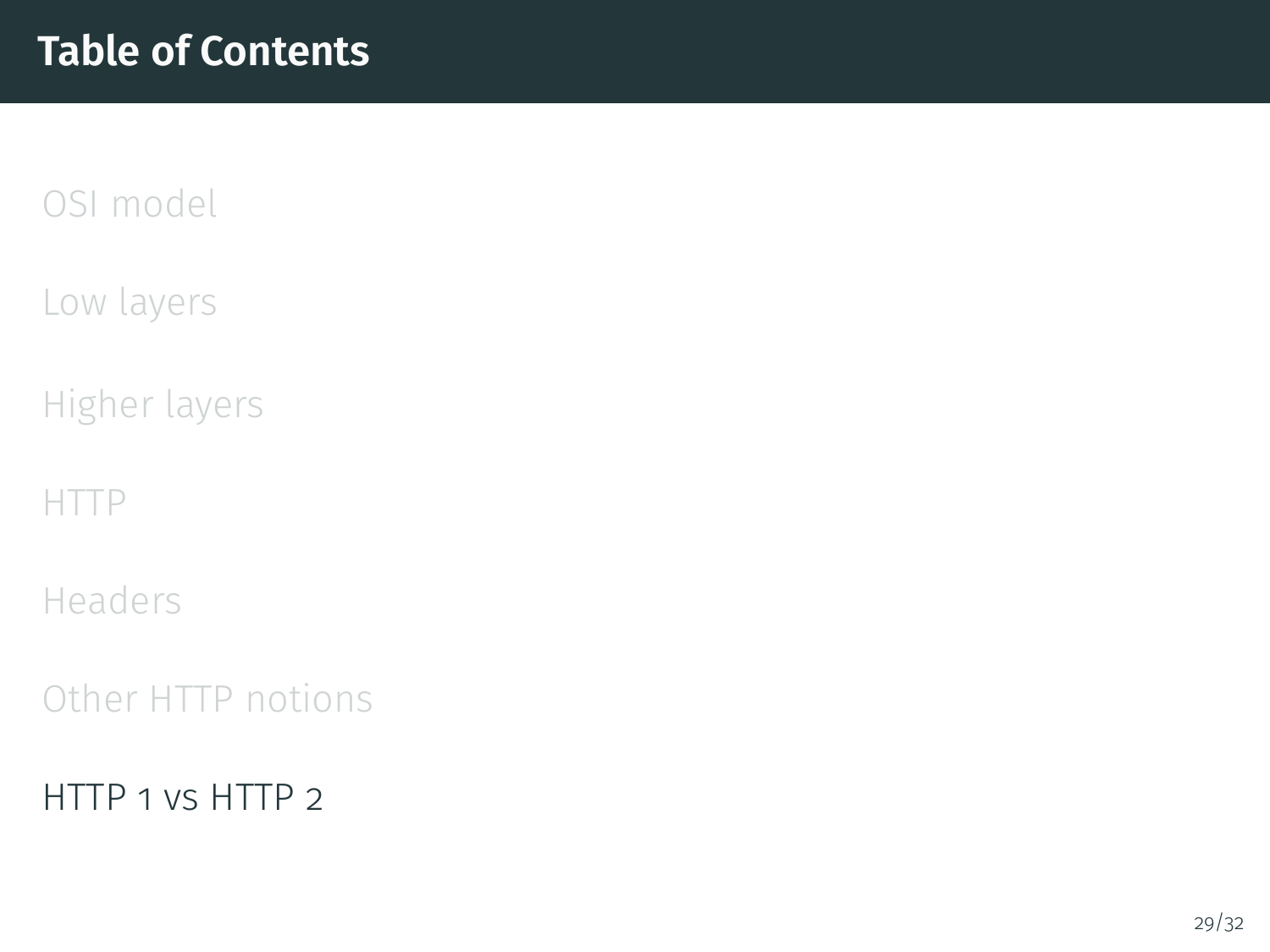• With HTTP 1.1, compression is **possible** if both the client and server support it Accept-Encoding: gzip, deflate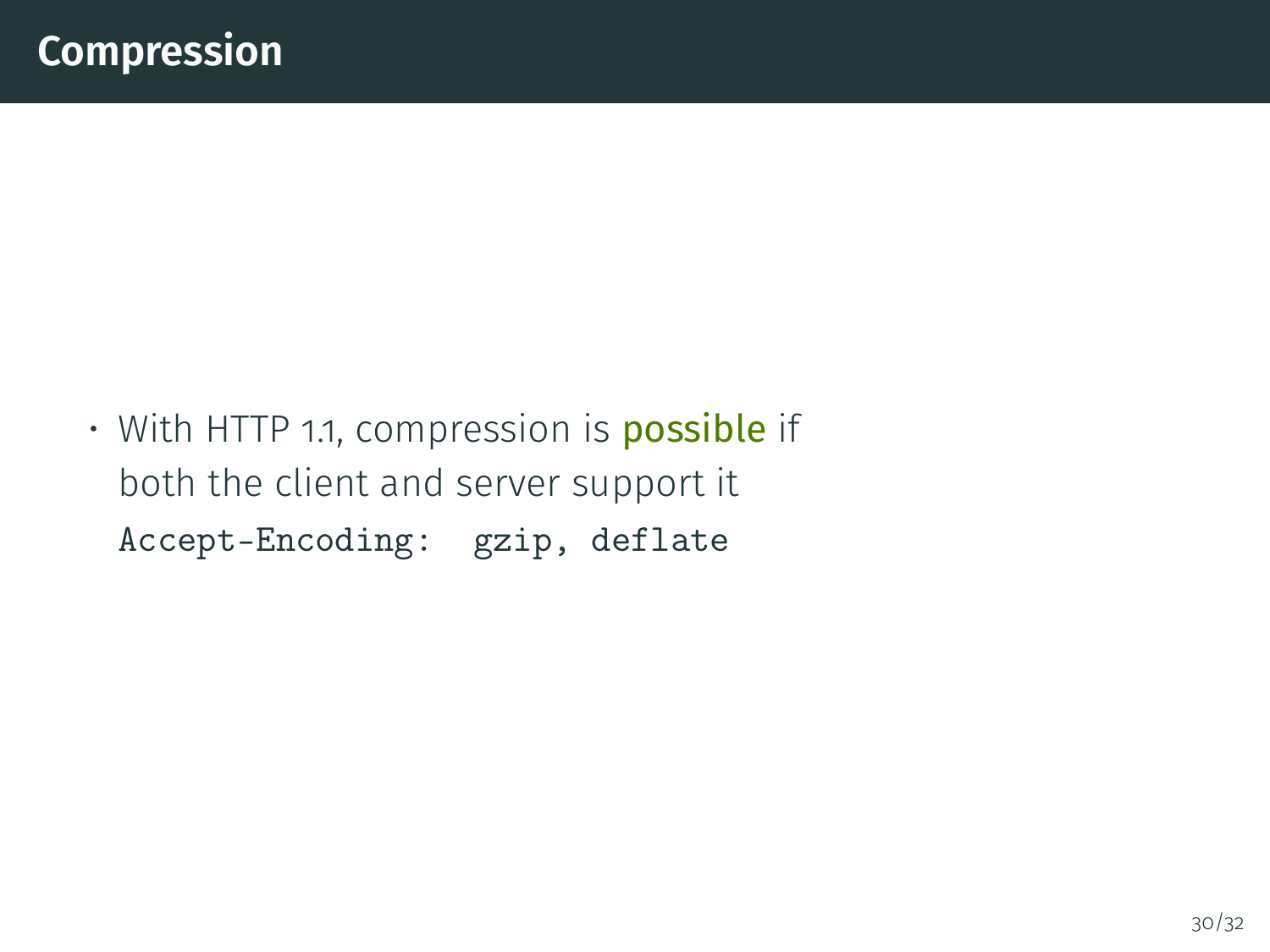- With HTTP 1.1, compression is **possible** if both the client and server support it Accept-Encoding: gzip, deflate
- With HTTP 2, even headers can be compressed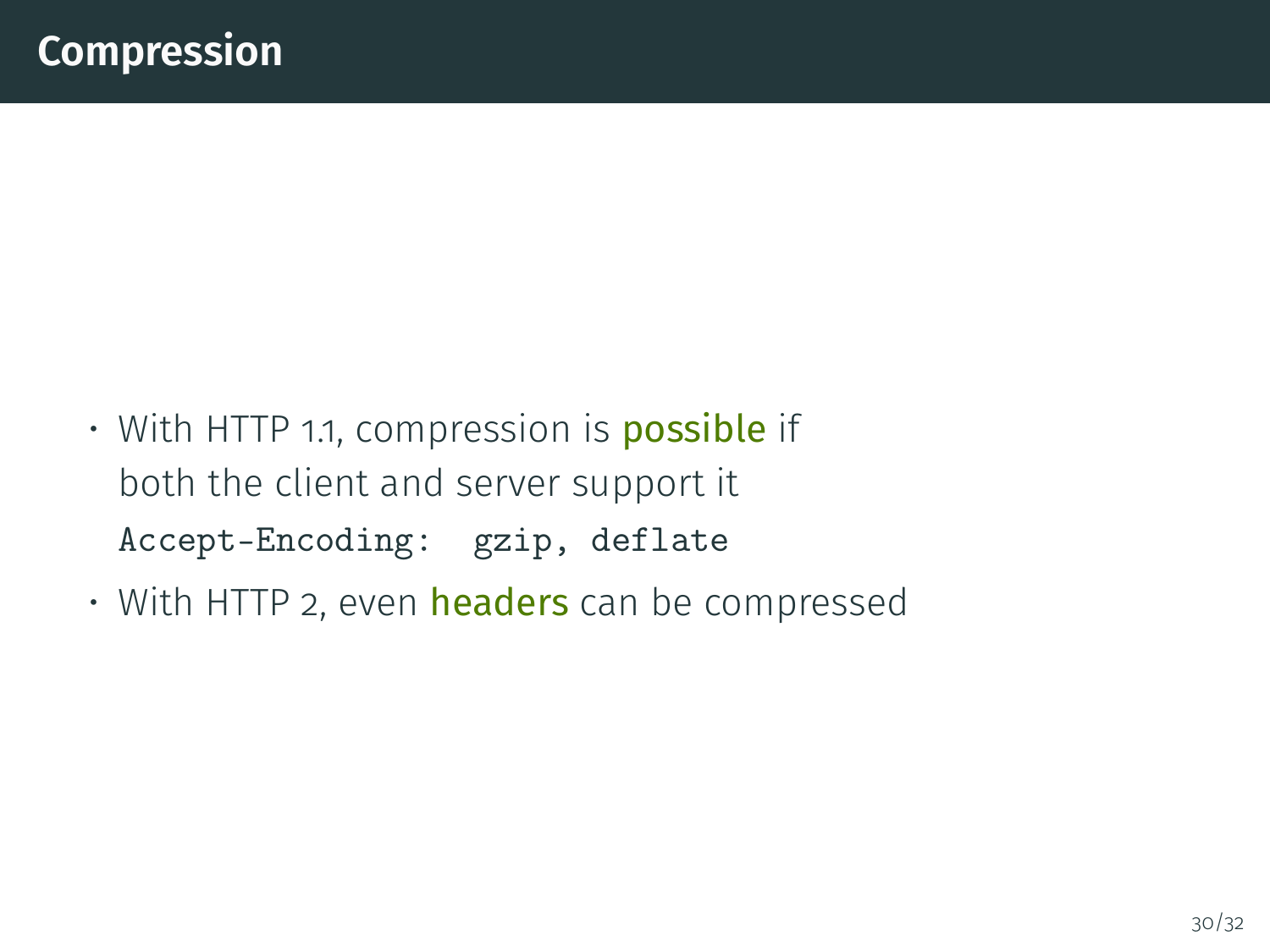• HTTP 1.0 used to close the connection after one query: inefficient!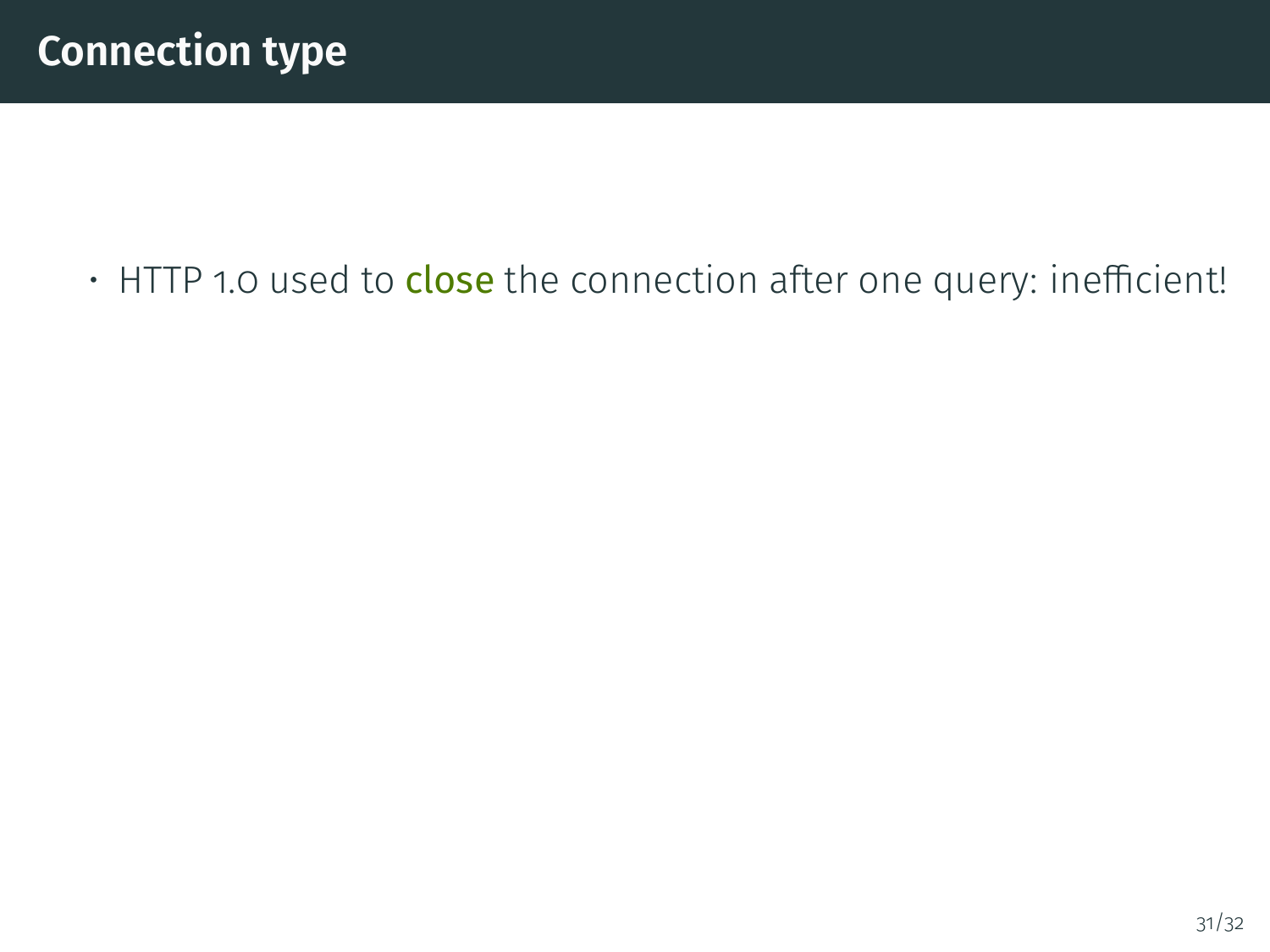- $\cdot$  HTTP 1.0 used to close the connection after one query: inefficient!
- $\cdot$  HTTP 1.1: the connection **stays open** by default (until timeout) Connection: keep-alive
- **Pipelining**: send multiple queries and get responses in order  $\rightarrow$  Not commonly used because **badly supported** in practice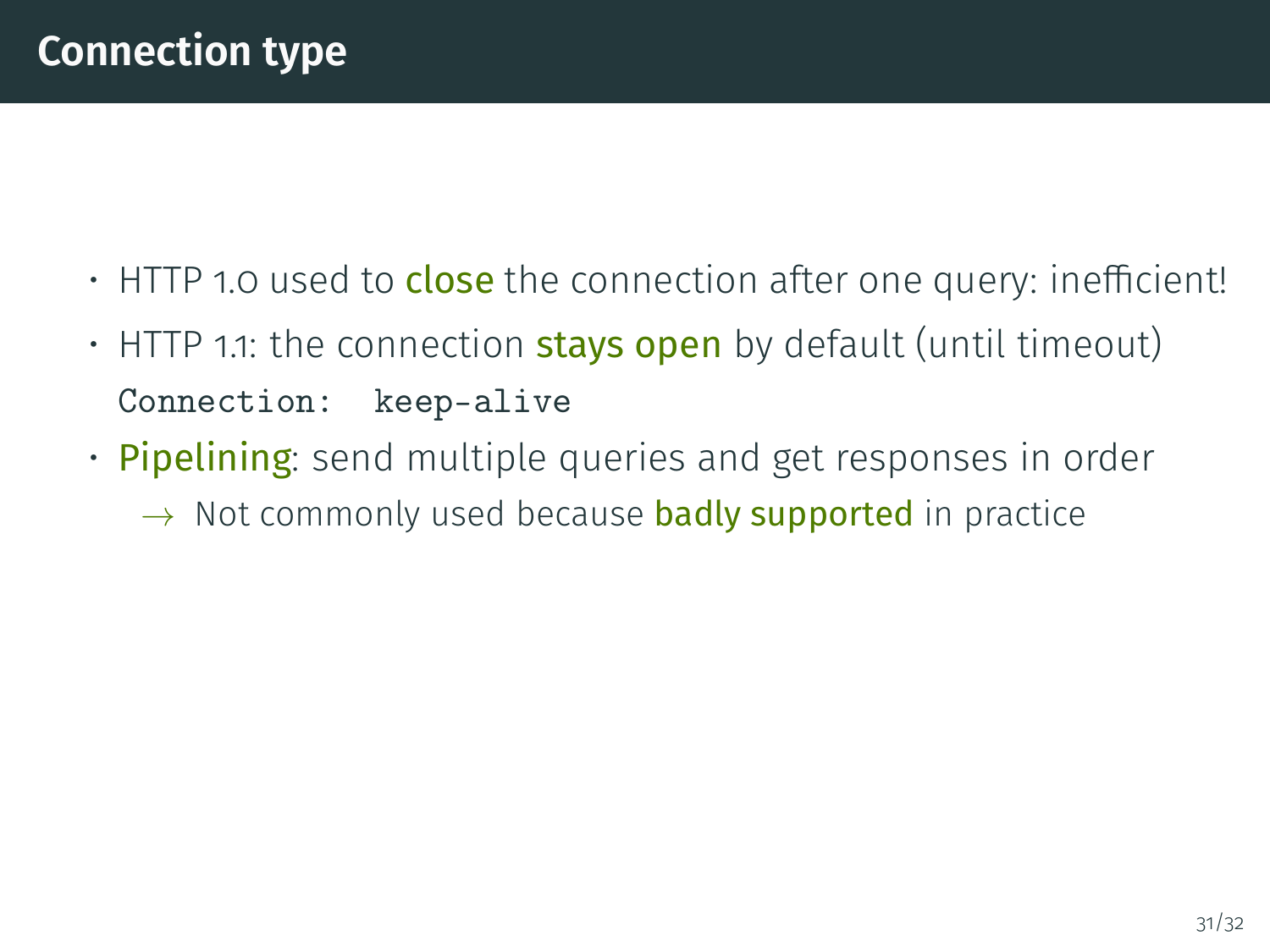- $\cdot$  HTTP 1.0 used to close the connection after one query: inefficient!
- $\cdot$  HTTP 1.1: the connection **stays open** by default (until timeout) Connection: keep-alive
- Pipelining: send multiple queries and get responses in order  $\rightarrow$  Not commonly used because **badly supported** in practice
- $\cdot$  With HTTP 2 you can do **multiplexing**: send many queries and get responses in arbitrary order
- With HTTP 2, the server can also push resources to the client before it requests them